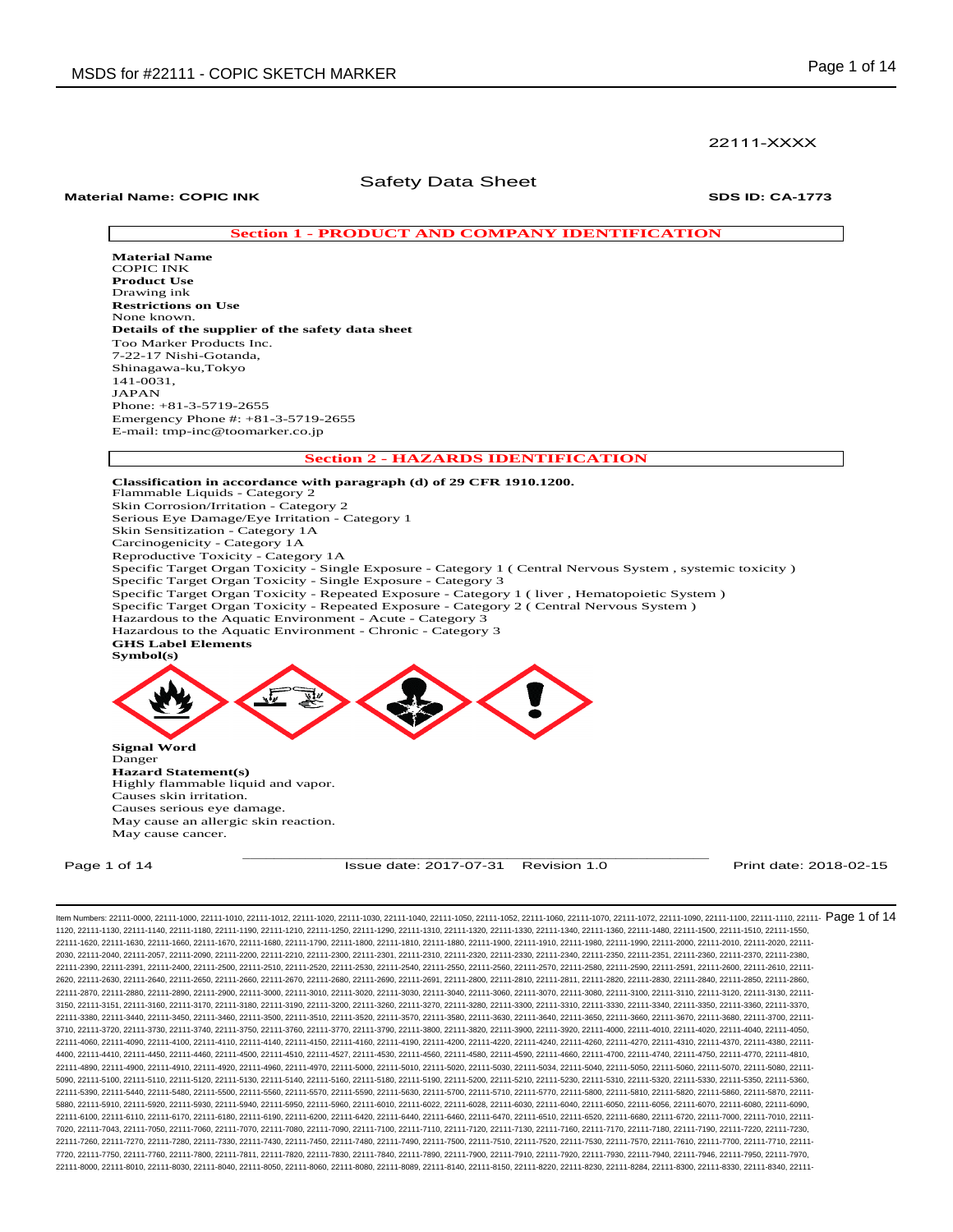#### Safety Data Sheet **Material Name: COPIC INK SDS ID: CA-1773** May damage fertility or the unborn child. Causes damage to organs. May cause respiratory irritation. May cause drowsiness or dizziness. Causes damage to organs through prolonged or repeated exposure. May cause damage to organs through prolonged or repeated exposure. Harmful to aquatic life with long lasting effects. **Precautionary Statement(s) Prevention**  Obtain special instructions before use. Do not handle until all safety precautions have been read and understood. Keep container tightly closed. Keep away from heat/sparks/open flame/hot surfaces - No smoking. Ground/Bond container and receiving equipment. Use explosion-proof electrical/ventilating/lighting equipment. Take precautionary measures against static discharge. Use only non-sparking tools. Use only outdoors or in a well-ventilated area. Wear protective gloves/protective clothing/eye protection/face protection. Do not breathe dust/fume/gas/mist/vapors/spray. Wash thoroughly after handling. Contaminated work clothing must not be allowed out of the workplace. Do not eat, drink or smoke when using this product. Avoid release to the environment. **Response**  In case of fire: Use appropriate media to extinguish. If exposed: Call a POISON CENTER or doctor/physician. IF INHALED: Remove person to fresh air and keep at rest in a position comfortable for breathing. IF IN EYES: Rinse cautiously with water for several minutes. Remove contact lenses, if present and easy to do. Continue rinsing. Immediately call a POISON CENTER or doctor. IF ON SKIN (or hair): Remove/take off immediately all contaminated clothing. Rinse skin with water/shower. Take off contaminated clothing and wash before reuse. If skin irritation or rash occurs: Get medical advice/attention. **Storage**  Store in a well-ventilated place. Keep container tightly closed. Keep cool. Store locked up. **Disposal**  Dispose of contents/container in accordance with local/regional/national/international regulations. **Statement(s) of Unknown Aquatic Toxicity**  17% of the mixture consists of ingredient(s) of unknown acute aquatic toxicity.

17% of the mixture consists of ingredient(s) of unknown chronic aquatic toxicity.

# **Section 3 - COMPOSITION / INFORMATION ON INGREDIENTS**

| <b>CAS</b>    | <b>Component Name</b> | Percent   |
|---------------|-----------------------|-----------|
| $64 - 17 - 5$ | Ethyl alcohol         | $75 - 85$ |
| $71-23-8$     | n-Propanol            | $<$ 10    |
|               |                       |           |

Page 2 of 14 **ISSue date: 2017-07-31** Revision 1.0 **Print date: 2018-02-15** Print date: 2018-02-15

ltem Numbers: 22111-0000, 22111-1000, 22111-1010, 22111-1012, 22111-1020, 22111-1030, 22111-1040, 22111-1050, 22111-1050, 22111-1000, 22111-1000, 22111-1000, 22111-1000, 22111-1100, 22111-110, 22111-100, 22111-100, 22111-1 1120, 22111-1130, 22111-1140, 22111-1180, 22111-1190, 22111-1210, 22111-1250, 22111-1290, 22111-1310, 22111-1320, 22111-1330, 22111-1340, 22111-1360, 22111-1480, 22111-1500, 22111-1510, 22111-1550, 22111-1620, 22111-1630, 22111-1660, 22111-1670, 22111-1680, 22111-1790, 22111-1800, 22111-1810, 22111-1880, 22111-1900, 22111-1910, 22111-1980, 22111-1990, 22111-2000, 22111-2010, 22111-2020, 22111- 2030, 22111-2040, 22111-2057, 22111-2090, 22111-2200, 22111-2210, 22111-2300, 22111-2301, 22111-2310, 22111-2320, 22111-2330, 22111-2340, 22111-2350, 22111-2351, 22111-2360, 22111-2370, 22111-2380, 22111-2390, 22111-2391, 22111-2400, 22111-2500, 22111-2510, 22111-2520, 22111-2530, 22111-2540, 22111-2550, 22111-2560, 22111-2570, 22111-2580, 22111-2590, 22111-2591, 22111-2600, 22111-2610, 22111- 2620, 22111-2630, 22111-2640, 22111-2650, 22111-2660, 22111-2670, 22111-2680, 22111-2690, 22111-2691, 22111-2800, 22111-2810, 22111-2811, 22111-2820, 22111-2830, 22111-2840, 22111-2850, 22111-2860, 22111-2870, 22111-2880, 22111-2890, 22111-2900, 22111-3000, 22111-3010, 22111-3020, 22111-3030, 22111-3040, 22111-3060, 22111-3070, 22111-3080, 22111-3100, 22111-3110, 22111-3120, 22111-3130, 22111- 3150, 22111-3151, 22111-3160, 22111-3170, 22111-3180, 22111-3190, 22111-3200, 22111-3260, 22111-3270, 22111-3280, 22111-3300, 22111-3310, 22111-3330, 22111-3340, 22111-3350, 22111-3360, 22111-3370, 22111-3380, 22111-3440, 22111-3450, 22111-3460, 22111-3500, 22111-3510, 22111-3520, 22111-3570, 22111-3580, 22111-3630, 22111-3640, 22111-3650, 22111-3660, 22111-3670, 22111-3680, 22111-3700, 22111- 3710, 22111-3720, 22111-3730, 22111-3740, 22111-3750, 22111-3760, 22111-3770, 22111-3790, 22111-3800, 22111-3820, 22111-3900, 22111-3920, 22111-4000, 22111-4010, 22111-4020, 22111-4040, 22111-4050, 22111-4060, 22111-4090, 22111-4100, 22111-4110, 22111-4140, 22111-4150, 22111-4160, 22111-4190, 22111-4200, 22111-4220, 22111-4240, 22111-4260, 22111-4270, 22111-4310, 22111-4370, 22111-4380, 22111- 4400, 22111-4410, 22111-4450, 22111-4460, 22111-4500, 22111-4510, 22111-4527, 22111-4530, 22111-4560, 22111-4580, 22111-4590, 22111-4660, 22111-4700, 22111-4740, 22111-4750, 22111-4770, 22111-4810, 22111-4890, 22111-4900, 22111-4910, 22111-4920, 22111-4960, 22111-4970, 22111-5000, 22111-5010, 22111-5020, 22111-5030, 22111-5034, 22111-5040, 22111-5050, 22111-5060, 22111-5070, 22111-5080, 22111- 5090, 22111-5100, 22111-5110, 22111-5120, 22111-5130, 22111-5140, 22111-5160, 22111-5180, 22111-5180, 22111-5200, 22111-5210, 22111-5230, 22111-5330, 22111-5330, 22111-5330, 22111-5330, 22111-5330, 22111-5380, 22111-5380, 2 22111-5390, 22111-5440, 22111-5480, 22111-5500, 22111-5560, 22111-5570, 22111-5590, 22111-5630, 22111-5700, 22111-5710, 22111-5770, 22111-5800, 22111-5810, 22111-5820, 22111-5860, 22111-5870, 22111- 5880, 22111-5910, 22111-5920, 22111-5930, 22111-5940, 22111-5950, 22111-5960, 22111-6010, 22111-6022, 22111-6028, 22111-6030, 22111-6040, 22111-6050, 22111-6056, 22111-6070, 22111-6080, 22111-6090, 22111-6100, 22111-6110, 22111-6170, 22111-6180, 22111-6190, 22111-6200, 22111-6420, 22111-6440, 22111-6460, 22111-6470, 22111-6510, 22111-6520, 22111-6680, 22111-6720, 22111-7000, 22111-7010, 22111- 7020, 22111-7043, 22111-7050, 22111-7060, 22111-7070, 22111-7080, 22111-7090, 22111-7100, 22111-7110, 22111-7120, 22111-7130, 22111-7160, 22111-7170, 22111-7180, 22111-7190, 22111-7220, 22111-7230, 22111-7260, 22111-7270, 22111-7280, 22111-7330, 22111-7430, 22111-7450, 22111-7480, 22111-7490, 22111-7500, 22111-7510, 22111-7520, 22111-7530, 22111-7570, 22111-7610, 22111-7700, 22111-7710, 22111- 7720, 22111-7750, 22111-7760, 22111-7800, 22111-7811, 22111-7820, 22111-7830, 22111-7840, 22111-7890, 22111-7900, 22111-7910, 22111-7920, 22111-7930, 22111-7940, 22111-7946, 22111-7950, 22111-7970, 22111-8000, 22111-8010, 22111-8030, 22111-8040, 22111-8050, 22111-8060, 22111-8080, 22111-8089, 22111-8140, 22111-8150, 22111-8220, 22111-8230, 22111-8284, 22111-8300, 22111-8330, 22111-8340, 22111-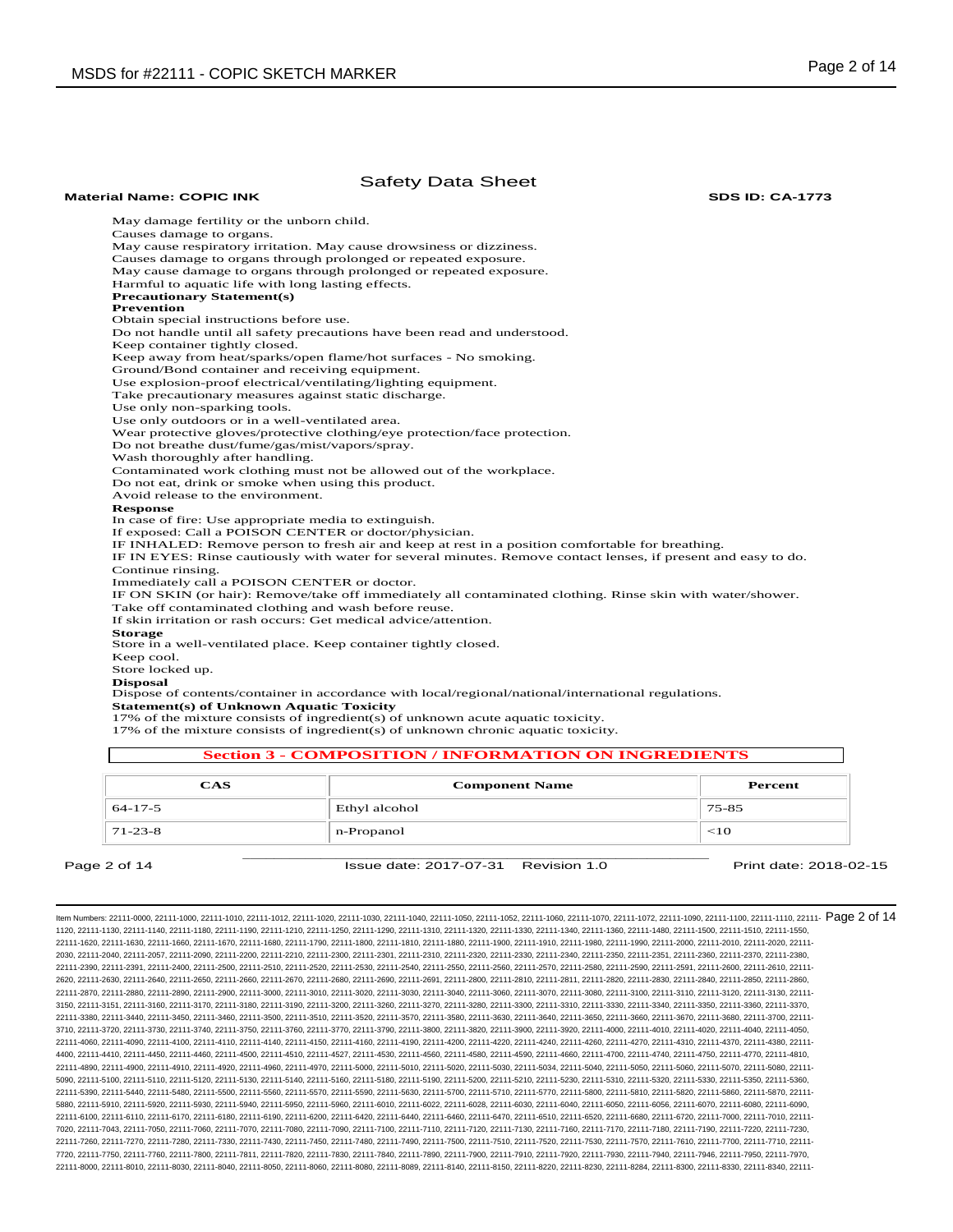## **Material Name: COPIC INK SDS ID: CA-1773**

| 68333-69-7     | Pentaerythritol ester of maleic anhydride adduct of rosin | $3 - 7$ |
|----------------|-----------------------------------------------------------|---------|
| $67 - 63 - 0$  | Isopropyl alcohol                                         | $<$ 5   |
| $128 - 37 - 0$ | 2,6-Di-tert-butyl-p-cresol                                | <1      |
| 61791-14-8     | Ethoxylated coconut oil alkyl amine                       | $<$ 1   |
| Mixture        | Dye                                                       | $<$ 10  |

### **Component Related Regulatory Information**

The chemical identity and/or percentage of composition is being withheld as a trade secret.

## **Section 4 - FIRST AID MEASURES**

#### **Inhalation**

Remove to fresh air and keep at rest in a position comfortable for breathing. Call a POISON CENTER or doctor/physician.

#### **Skin**

Wash with plenty of soap and water. Take off contaminated clothing and wash before reuse. If skin irritation or rash occurs: Get medical advice/attention. **Eyes**

Rinse cautiously with water for several minutes. Remove contact lenses, if present and easy to do. Continue rinsing. Get immediate medical attention.

## **Ingestion**

Call a POISON CENTER or doctor/physician if you feel unwell. Rinse mouth.

#### **Most Important Symptoms/Effects Acute**

skin irritation, eye damage, allergic skin reaction, central nervous system damage, systemic toxicity damage, respiratory tract irritation, central nervous system depression

#### **Delayed**

allergic skin reaction, cancer, reproductive effects, liver damage, central nervous system damage, hematopoietic system damage

#### **Indication of any immediate medical attention and special treatment needed**

Treat symptomatically and supportively.

## **Section 5 - FIRE FIGHTING MEASURES**

#### **Extinguishing Media Suitable Extinguishing Media**

carbon dioxide, regular dry chemical, water spray, alcohol resistant foam

**Unsuitable Extinguishing Media**

Do not scatter spilled material with high-pressure water streams.

**Special Hazards Arising from the Chemical** 

Highly flammable liquid and vapor. Irritating and/or toxic fumes and gases may be emitted upon the product's decomposition.

**Hazardous Combustion Products** 

oxides of carbon, miscellaneous decomposition products

## **Fire Fighting Measures**

\_\_\_\_\_\_\_\_\_\_\_\_\_\_\_\_\_\_\_\_\_\_\_\_\_\_\_\_\_\_\_\_\_\_\_\_\_\_\_\_\_\_\_\_\_\_\_\_\_\_\_\_\_\_\_\_\_\_\_\_ Move container from fire area if it can be done without risk. Cool containers with water spray until well after the fire is out. Stay away from the ends of tanks. Keep unnecessary people away, isolate hazard area and deny entry. Cool containers with water from unmanned hose holder or monitor nozzles until well after fire is out. If this is impossible

Page 3 of 14 **ISSue date: 2017-07-31** Revision 1.0 **Print date: 2018-02-15** Print date: 2018-02-15

ltem Numbers: 22111-0000, 22111-1000, 22111-1010, 22111-1012, 22111-1020, 22111-1030, 22111-1040, 22111-1050, 22111-1050, 22111-1000, 22111-1000, 22111-1000, 22111-1000, 22111-1100, 22111-1110, 22111-100, 22111-100, 22111-1120, 22111-1130, 22111-1140, 22111-1180, 22111-1190, 22111-1210, 22111-1250, 22111-1290, 22111-1310, 22111-1320, 22111-1330, 22111-1340, 22111-1360, 22111-1480, 22111-1500, 22111-1510, 22111-1550, 22111-1620, 22111-1630, 22111-1660, 22111-1670, 22111-1680, 22111-1790, 22111-1800, 22111-1810, 22111-1880, 22111-1900, 22111-1910, 22111-1980, 22111-1990, 22111-2000, 22111-2010, 22111-2020, 22111- 2030, 22111-2040, 22111-2057, 22111-2090, 22111-2200, 22111-2210, 22111-2300, 22111-2301, 22111-2310, 22111-2320, 22111-2330, 22111-2340, 22111-2350, 22111-2351, 22111-2360, 22111-2370, 22111-2380, 22111-2390, 22111-2391, 22111-2400, 22111-2500, 22111-2510, 22111-2520, 22111-2530, 22111-2540, 22111-2550, 22111-2560, 22111-2570, 22111-2580, 22111-2590, 22111-2591, 22111-2600, 22111-2610, 22111- 2620, 22111-2630, 22111-2640, 22111-2650, 22111-2660, 22111-2670, 22111-2680, 22111-2690, 22111-2691, 22111-2800, 22111-2810, 22111-2811, 22111-2820, 22111-2830, 22111-2840, 22111-2850, 22111-2860, 22111-2870, 22111-2880, 22111-2890, 22111-2900, 22111-3000, 22111-3010, 22111-3020, 22111-3030, 22111-3040, 22111-3060, 22111-3070, 22111-3080, 22111-3100, 22111-3110, 22111-3120, 22111-3130, 22111- 3150, 22111-3151, 22111-3160, 22111-3170, 22111-3180, 22111-3190, 22111-3200, 22111-3260, 22111-3270, 22111-3280, 22111-3300, 22111-3310, 22111-3330, 22111-3340, 22111-3350, 22111-3360, 22111-3370, 22111-3380, 22111-3440, 22111-3450, 22111-3460, 22111-3500, 22111-3510, 22111-3520, 22111-3570, 22111-3580, 22111-3630, 22111-3640, 22111-3650, 22111-3660, 22111-3670, 22111-3680, 22111-3700, 22111- 3710, 22111-3720, 22111-3730, 22111-3740, 22111-3750, 22111-3760, 22111-3770, 22111-3790, 22111-3800, 22111-3820, 22111-3900, 22111-3920, 22111-4000, 22111-4010, 22111-4020, 22111-4040, 22111-4050, 22111-4060, 22111-4090, 22111-4100, 22111-4110, 22111-4140, 22111-4150, 22111-4160, 22111-4190, 22111-4200, 22111-4220, 22111-4240, 22111-4260, 22111-4270, 22111-4310, 22111-4370, 22111-4380, 22111- 4400, 22111-4410, 22111-4450, 22111-4460, 22111-4500, 22111-4510, 22111-4527, 22111-4530, 22111-4560, 22111-4580, 22111-4590, 22111-4660, 22111-4700, 22111-4740, 22111-4750, 22111-4770, 22111-4810, 22111-4890, 22111-4900, 22111-4910, 22111-4920, 22111-4960, 22111-4970, 22111-5000, 22111-5010, 22111-5020, 22111-5030, 22111-5034, 22111-5040, 22111-5050, 22111-5060, 22111-5070, 22111-5080, 22111- 5090, 22111-5100, 22111-5110, 22111-5120, 22111-5130, 22111-5140, 22111-5160, 22111-5180, 22111-5190, 22111-5200, 22111-5210, 22111-5230, 22111-5300, 22111-5320, 22111-5330, 22111-5350, 22111-5360, 22111-5380, 22111-5360, 2 22111-5390, 22111-5440, 22111-5480, 22111-5500, 22111-5560, 22111-5570, 22111-5590, 22111-5630, 22111-5700, 22111-5710, 22111-5770, 22111-5800, 22111-5810, 22111-5820, 22111-5860, 22111-5870, 22111- 5880, 22111-5910, 22111-5920, 22111-5930, 22111-5940, 22111-5950, 22111-5960, 22111-6010, 22111-6022, 22111-6028, 22111-6030, 22111-6040, 22111-6050, 22111-6056, 22111-6070, 22111-6080, 22111-6090, 22111-6100, 22111-6110, 22111-6170, 22111-6180, 22111-6190, 22111-6200, 22111-6420, 22111-6440, 22111-6460, 22111-6470, 22111-6510, 22111-6520, 22111-6680, 22111-6720, 22111-7000, 22111-7010, 22111- 7020, 22111-7043, 22111-7050, 22111-7060, 22111-7070, 22111-7080, 22111-7090, 22111-7100, 22111-7110, 22111-7120, 22111-7130, 22111-7160, 22111-7170, 22111-7180, 22111-7190, 22111-7220, 22111-7230, 22111-7260, 22111-7270, 22111-7280, 22111-7330, 22111-7430, 22111-7450, 22111-7480, 22111-7490, 22111-7500, 22111-7510, 22111-7520, 22111-7530, 22111-7570, 22111-7610, 22111-7700, 22111-7710, 22111- 7720, 22111-7750, 22111-7760, 22111-7800, 22111-7811, 22111-7820, 22111-7830, 22111-7840, 22111-7890, 22111-7900, 22111-7910, 22111-7920, 22111-7930, 22111-7940, 22111-7946, 22111-7950, 22111-7970, 22111-8000, 22111-8010, 22111-8030, 22111-8040, 22111-8050, 22111-8060, 22111-8080, 22111-8089, 22111-8140, 22111-8150, 22111-8220, 22111-8230, 22111-8284, 22111-8300, 22111-8330, 22111-8340, 22111-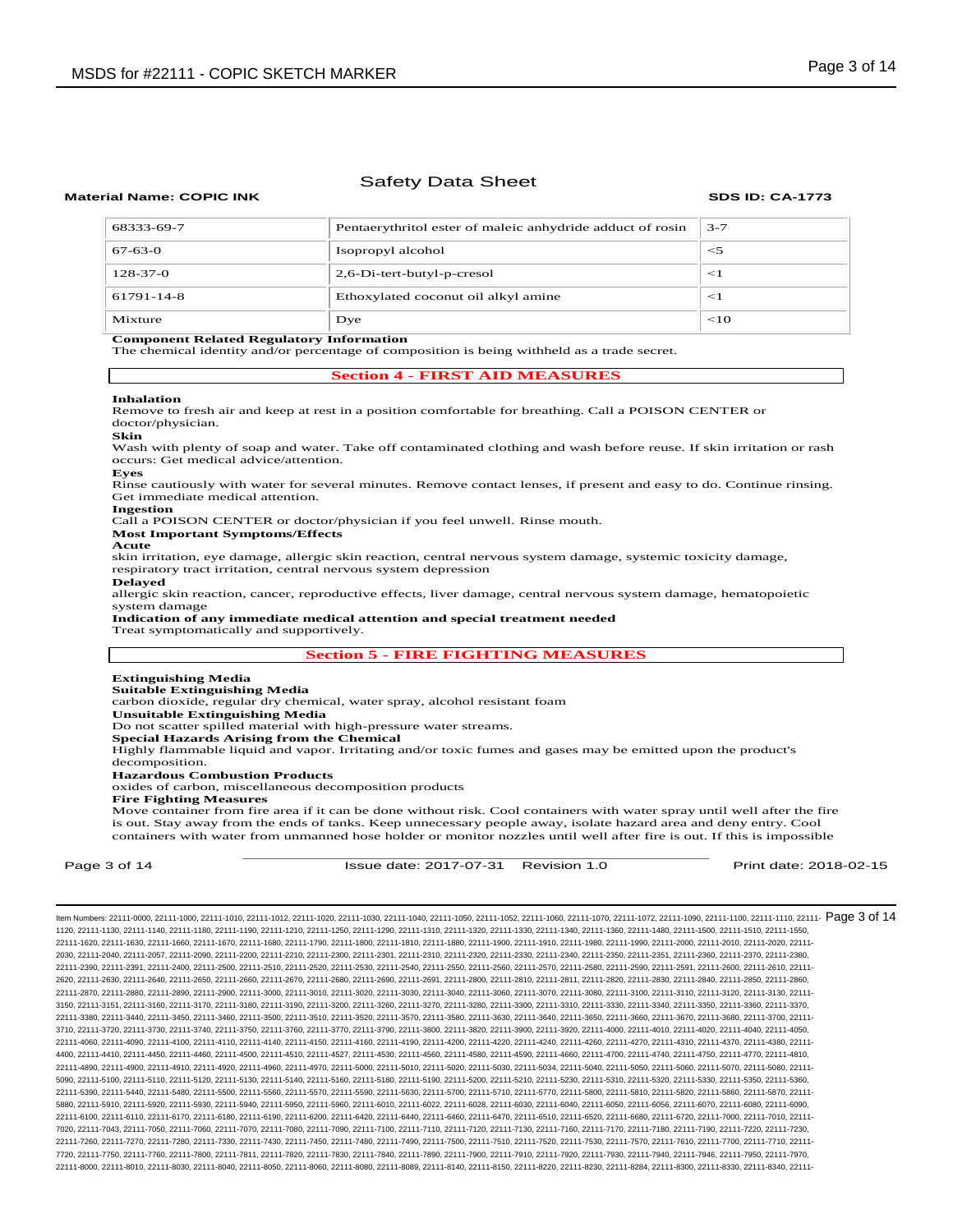## **Material Name: COPIC INK SDS ID: CA-1773**

# Safety Data Sheet

then take the following precautions: Let the fire burn. Withdraw immediately in case of rising sound from venting safety device or any discoloration of tanks due to fire. Do not attempt to extinguish fire unless flow of material can be stopped first. Flood with fine water spray. Do not scatter spilled material with high-pressure water streams. Avoid inhalation of material or combustion by-products. Stay upwind and keep out of low areas. **Special Protective Equipment and Precautions for Firefighters** 

Wear full protective fire fighting gear including self contained breathing apparatus (SCBA) for protection against

possible exposure.

## **Section 6 - ACCIDENTAL RELEASE MEASURES**

#### **Personal Precautions, Protective Equipment and Emergency Procedures**  Wear personal protective clothing and equipment, see Section 8.

## **Methods and Materials for Containment and Cleaning Up**

Avoid heat, flames, sparks and other sources of ignition. Stop leak if possible without personal risk. Reduce vapors with water spray. Small spills: Absorb with sand or other non-combustible material. Collect spilled material in appropriate container for disposal. Large spills: Dike for later disposal. Keep unnecessary people away, isolate hazard area and deny entry. Stay upwind and keep out of low areas.

## **Environmental Precautions**

Avoid release to the environment.

## **Section 7 - HANDLING AND STORAGE**

#### **Precautions for Safe Handling**

Obtain special instructions before use. Do not handle until all safety precautions have been read and understood. Do not breathe vapor or mist. Use only outdoors or in a well-ventilated area. Do not get in eyes, on skin, or on clothing. Do not eat, drink or smoke when using this product. Wear protective gloves/clothing and eye/face protection. Wash thoroughly after handling.

## **Conditions for Safe Storage, Including any Incompatibilities**

Store in a well-ventilated place. Keep container tightly closed.

Keep cool.

Store locked up.

Further information on storage conditions: Store and handle in accordance with all current regulations and standards. Keep separated from incompatible substances.

**Incompatible Materials** 

acids, bases, combustible materials, halocarbons, halogens, metal oxides, metal salts, metals, oxidizing materials, peroxides

## **Section 8 - EXPOSURE CONTROLS / PERSONAL PROTECTION**

## **Component Exposure Limits**

| <b>Ethyl alcohol</b> | $64-17-5$                                    |
|----------------------|----------------------------------------------|
| ACGIH:               | 1000 ppm STEL                                |
| NIOSH:               | 1000 ppm TWA; 1900 mg/m3 TWA                 |
|                      | 3300 ppm IDLH (10% LEL)                      |
| OSHA (US):           | 1000 ppm TWA; 1900 mg/m3 TWA                 |
| Mexico:              | 1000 ppm TWA VLE-PPT; 1900 mg/m3 TWA VLE-PPT |

Page 4 of 14 **ISSUE date: 2017-07-31** Revision 1.0 **Print date: 2018-02-15** Print date: 2018-02-15

ltem Numbers: 22111-0000, 22111-1000, 22111-1010, 22111-1012, 22111-1020, 22111-1030, 22111-1040, 22111-1050, 22111-1050, 22111-1000, 22111-1000, 22111-1000, 22111-1000, 22111-1100, 22111-1110, 22111-100, 22111-100, 22111-1120, 22111-1130, 22111-1140, 22111-1180, 22111-1190, 22111-1210, 22111-1250, 22111-1290, 22111-1310, 22111-1320, 22111-1330, 22111-1340, 22111-1360, 22111-1480, 22111-1500, 22111-1510, 22111-1550, 22111-1620, 22111-1630, 22111-1660, 22111-1670, 22111-1680, 22111-1790, 22111-1800, 22111-1810, 22111-1880, 22111-1900, 22111-1910, 22111-1980, 22111-1990, 22111-2000, 22111-2010, 22111-2020, 22111- 2030, 22111-2040, 22111-2057, 22111-2090, 22111-2200, 22111-2210, 22111-2300, 22111-2301, 22111-2310, 22111-2320, 22111-2330, 22111-2340, 22111-2350, 22111-2351, 22111-2360, 22111-2370, 22111-2380, 22111-2390, 22111-2391, 22111-2400, 22111-2500, 22111-2510, 22111-2520, 22111-2530, 22111-2540, 22111-2550, 22111-2560, 22111-2570, 22111-2580, 22111-2590, 22111-2591, 22111-2600, 22111-2610, 22111- 2620, 22111-2630, 22111-2640, 22111-2650, 22111-2660, 22111-2670, 22111-2680, 22111-2690, 22111-2691, 22111-2800, 22111-2810, 22111-2811, 22111-2820, 22111-2830, 22111-2840, 22111-2850, 22111-2860, 22111-2870, 22111-2880, 22111-2890, 22111-2900, 22111-3000, 22111-3010, 22111-3020, 22111-3030, 22111-3040, 22111-3060, 22111-3070, 22111-3080, 22111-3100, 22111-3110, 22111-3120, 22111-3130, 22111- 3150, 22111-3151, 22111-3160, 22111-3170, 22111-3180, 22111-3190, 22111-3200, 22111-3260, 22111-3270, 22111-3280, 22111-3300, 22111-3310, 22111-3330, 22111-3340, 22111-3350, 22111-3360, 22111-3370, 22111-3380, 22111-3440, 22111-3450, 22111-3460, 22111-3500, 22111-3510, 22111-3520, 22111-3570, 22111-3580, 22111-3630, 22111-3640, 22111-3650, 22111-3660, 22111-3670, 22111-3680, 22111-3700, 22111- 3710, 22111-3720, 22111-3730, 22111-3740, 22111-3750, 22111-3760, 22111-3770, 22111-3790, 22111-3800, 22111-3820, 22111-3900, 22111-3920, 22111-4000, 22111-4010, 22111-4020, 22111-4040, 22111-4050, 22111-4060, 22111-4090, 22111-4100, 22111-4110, 22111-4140, 22111-4150, 22111-4160, 22111-4190, 22111-4200, 22111-4220, 22111-4240, 22111-4260, 22111-4270, 22111-4310, 22111-4370, 22111-4380, 22111- 4400, 22111-4410, 22111-4450, 22111-4460, 22111-4500, 22111-4510, 22111-4527, 22111-4530, 22111-4560, 22111-4580, 22111-4590, 22111-4660, 22111-4700, 22111-4740, 22111-4750, 22111-4770, 22111-4810, 22111-4890, 22111-4900, 22111-4910, 22111-4920, 22111-4960, 22111-4970, 22111-5000, 22111-5010, 22111-5020, 22111-5030, 22111-5034, 22111-5040, 22111-5050, 22111-5060, 22111-5070, 22111-5080, 22111- 5090, 22111-5100, 22111-5110, 22111-5120, 22111-5130, 22111-5140, 22111-5160, 22111-5180, 22111-5190, 22111-5200, 22111-5210, 22111-5230, 22111-5300, 22111-5320, 22111-5330, 22111-5350, 22111-5360, 22111-5350, 22111-5360, 2 22111-5390, 22111-5440, 22111-5480, 22111-5500, 22111-5560, 22111-5570, 22111-5590, 22111-5630, 22111-5700, 22111-5710, 22111-5770, 22111-5800, 22111-5810, 22111-5820, 22111-5860, 22111-5870, 22111- 5880, 22111-5910, 22111-5920, 22111-5930, 22111-5940, 22111-5950, 22111-5960, 22111-6010, 22111-6022, 22111-6028, 22111-6030, 22111-6040, 22111-6050, 22111-6056, 22111-6070, 22111-6080, 22111-6090, 22111-6100, 22111-6110, 22111-6170, 22111-6180, 22111-6190, 22111-6200, 22111-6420, 22111-6440, 22111-6460, 22111-6470, 22111-6510, 22111-6520, 22111-6680, 22111-6720, 22111-7000, 22111-7010, 22111- 7020, 22111-7043, 22111-7050, 22111-7060, 22111-7070, 22111-7080, 22111-7090, 22111-7100, 22111-7110, 22111-7120, 22111-7130, 22111-7160, 22111-7170, 22111-7180, 22111-7190, 22111-7220, 22111-7230, 22111-7260, 22111-7270, 22111-7280, 22111-7330, 22111-7430, 22111-7450, 22111-7480, 22111-7490, 22111-7500, 22111-7510, 22111-7520, 22111-7530, 22111-7570, 22111-7610, 22111-7700, 22111-7710, 22111- 7720, 22111-7750, 22111-7760, 22111-7800, 22111-7811, 22111-7820, 22111-7830, 22111-7840, 22111-7890, 22111-7900, 22111-7910, 22111-7920, 22111-7930, 22111-7940, 22111-7946, 22111-7950, 22111-7970, 22111-8000, 22111-8010, 22111-8030, 22111-8040, 22111-8050, 22111-8060, 22111-8080, 22111-8089, 22111-8140, 22111-8150, 22111-8220, 22111-8230, 22111-8284, 22111-8300, 22111-8330, 22111-8340, 22111-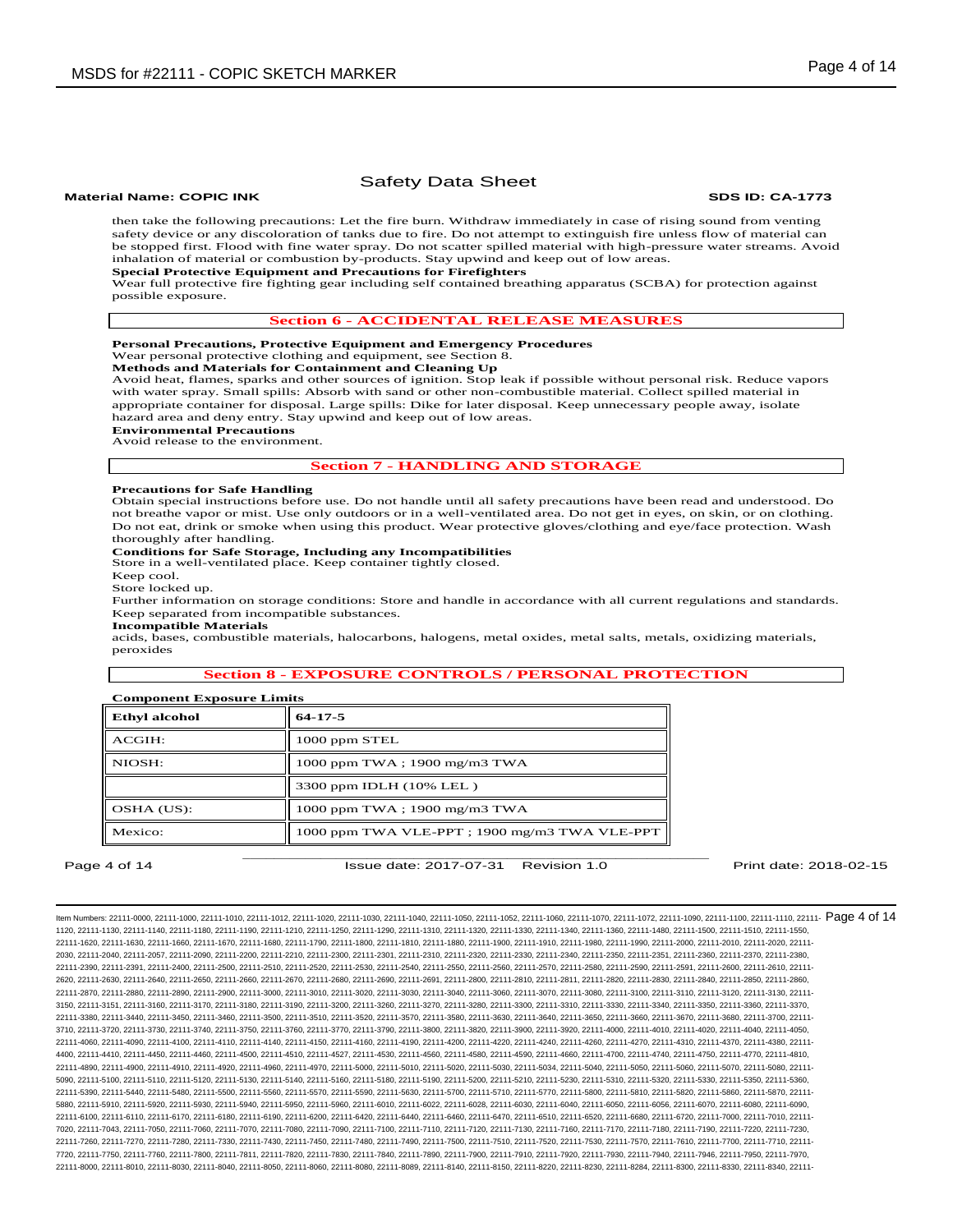#### **Material Name: COPIC INK SDS ID: CA-1773**

| n-Propanol                 | $71 - 23 - 8$                                   |
|----------------------------|-------------------------------------------------|
| ACGIH:                     | 100 ppm TWA                                     |
| NIOSH:                     | 200 ppm TWA; 500 mg/m3 TWA                      |
|                            | 250 ppm STEL; 625 mg/m3 STEL                    |
|                            | Potential for dermal absorption                 |
|                            | 800 ppm IDLH                                    |
| OSHA (US):                 | 200 ppm TWA ; 500 mg/m3 TWA                     |
| Mexico:                    | 200 ppm TWA VLE-PPT; 500 mg/m3 TWA VLE-PPT      |
|                            | 250 ppm STEL [PPT-CT]; 625 mg/m3 STEL [PPT-CT]  |
|                            | Skin - potential for cutaneous absorption       |
| <b>Isopropyl alcohol</b>   | 67-63-0                                         |
| ACGIH:                     | 200 ppm TWA                                     |
|                            | 400 ppm STEL                                    |
| NIOSH:                     | 400 ppm TWA; 980 mg/m3 TWA                      |
|                            | 500 ppm STEL; 1225 mg/m3 STEL                   |
|                            | 2000 ppm IDLH (10% LEL)                         |
| OSHA (US):                 | 400 ppm TWA; 980 mg/m3 TWA                      |
| Mexico:                    | 400 ppm TWA VLE-PPT; 980 mg/m3 TWA VLE-PPT      |
|                            | 500 ppm STEL [PPT-CT]; 1225 mg/m3 STEL [PPT-CT] |
| 2,6-Di-tert-butyl-p-cresol | 128-37-0                                        |
| ACGIH:                     | 2 mg/m3 TWA inhalable fraction and vapor        |
| NIOSH:                     | 10 mg/m3 TWA                                    |
| Mexico:                    | 10 mg/m3 TWA VLE-PPT                            |
|                            | 20 mg/m3 STEL [PPT-CT]                          |

**ACGIH - Threshold Limit Values - Biological Exposure Indices (BEI)** 

**Isopropyl alcohol (67-63-0)**

40 mg/l Medium: urine Time: end of shift at end of workweek Parameter: Acetone (background, nonspecific ) **Engineering Controls**

\_\_\_\_\_\_\_\_\_\_\_\_\_\_\_\_\_\_\_\_\_\_\_\_\_\_\_\_\_\_\_\_\_\_\_\_\_\_\_\_\_\_\_\_\_\_\_\_\_\_\_\_\_\_\_\_\_\_\_\_ Provide local exhaust or process enclosure ventilation system. Ventilation equipment should be explosion-resistant if explosive concentrations of material are present. Ensure compliance with applicable exposure limits.

Page 5 of 14 **ISSue date: 2017-07-31** Revision 1.0 **Print date: 2018-02-15** Print date: 2018-02-15

ltem Numbers: 22111-0000, 22111-1000, 22111-1010, 22111-1012, 22111-1020, 22111-1030, 22111-1040, 22111-1050, 22111-1050, 22111-1000, 22111-1000, 22111-1000, 22111-1000, 22111-1100, 22111-1110, 22111-100, 22111-100, 22111-1120, 22111-1130, 22111-1140, 22111-1180, 22111-1190, 22111-1210, 22111-1250, 22111-1290, 22111-1310, 22111-1320, 22111-1330, 22111-1340, 22111-1360, 22111-1480, 22111-1500, 22111-1510, 22111-1550, 22111-1620, 22111-1630, 22111-1660, 22111-1670, 22111-1680, 22111-1790, 22111-1800, 22111-1810, 22111-1880, 22111-1900, 22111-1910, 22111-1980, 22111-1990, 22111-2000, 22111-2010, 22111-2020, 22111- 2030, 22111-2040, 22111-2057, 22111-2090, 22111-2200, 22111-2210, 22111-2300, 22111-2301, 22111-2310, 22111-2320, 22111-2330, 22111-2340, 22111-2350, 22111-2351, 22111-2360, 22111-2370, 22111-2380, 22111-2390, 22111-2391, 22111-2400, 22111-2500, 22111-2510, 22111-2520, 22111-2530, 22111-2540, 22111-2550, 22111-2560, 22111-2570, 22111-2580, 22111-2590, 22111-2591, 22111-2600, 22111-2610, 22111- 2620, 22111-2630, 22111-2640, 22111-2650, 22111-2660, 22111-2670, 22111-2680, 22111-2690, 22111-2691, 22111-2800, 22111-2810, 22111-2811, 22111-2820, 22111-2830, 22111-2840, 22111-2850, 22111-2860, 22111-2870, 22111-2880, 22111-2890, 22111-2900, 22111-3000, 22111-3010, 22111-3020, 22111-3030, 22111-3040, 22111-3060, 22111-3070, 22111-3080, 22111-3100, 22111-3110, 22111-3120, 22111-3130, 22111- 3150, 22111-3151, 22111-3160, 22111-3170, 22111-3180, 22111-3190, 22111-3200, 22111-3260, 22111-3270, 22111-3280, 22111-3300, 22111-3310, 22111-3330, 22111-3340, 22111-3350, 22111-3360, 22111-3370, 22111-3380, 22111-3440, 22111-3450, 22111-3460, 22111-3500, 22111-3510, 22111-3520, 22111-3570, 22111-3580, 22111-3630, 22111-3640, 22111-3650, 22111-3660, 22111-3670, 22111-3680, 22111-3700, 22111- 3710, 22111-3720, 22111-3730, 22111-3740, 22111-3750, 22111-3760, 22111-3770, 22111-3790, 22111-3800, 22111-3820, 22111-3900, 22111-3920, 22111-4000, 22111-4010, 22111-4020, 22111-4040, 22111-4050, 22111-4060, 22111-4090, 22111-4100, 22111-4110, 22111-4140, 22111-4150, 22111-4160, 22111-4190, 22111-4200, 22111-4220, 22111-4240, 22111-4260, 22111-4270, 22111-4310, 22111-4370, 22111-4380, 22111- 4400, 22111-4410, 22111-4450, 22111-4460, 22111-4500, 22111-4510, 22111-4527, 22111-4530, 22111-4560, 22111-4580, 22111-4590, 22111-4660, 22111-4700, 22111-4740, 22111-4750, 22111-4770, 22111-4810, 22111-4890, 22111-4900, 22111-4910, 22111-4920, 22111-4960, 22111-4970, 22111-5000, 22111-5010, 22111-5020, 22111-5030, 22111-5034, 22111-5040, 22111-5050, 22111-5060, 22111-5070, 22111-5080, 22111- 5090, 22111-5100, 22111-5110, 22111-5120, 22111-5130, 22111-5140, 22111-5160, 22111-5180, 22111-5190, 22111-5200, 22111-5210, 22111-5230, 22111-5300, 22111-5320, 22111-5330, 22111-5350, 22111-5360, 22111-5350, 22111-5360, 2 22111-5390, 22111-5440, 22111-5480, 22111-5500, 22111-5560, 22111-5570, 22111-5590, 22111-5630, 22111-5700, 22111-5710, 22111-5770, 22111-5800, 22111-5810, 22111-5820, 22111-5860, 22111-5870, 22111- 5880, 22111-5910, 22111-5920, 22111-5930, 22111-5940, 22111-5950, 22111-5960, 22111-6010, 22111-6022, 22111-6028, 22111-6030, 22111-6040, 22111-6050, 22111-6056, 22111-6070, 22111-6080, 22111-6090, 22111-6100, 22111-6110, 22111-6170, 22111-6180, 22111-6190, 22111-6200, 22111-6420, 22111-6400, 22111-6460, 22111-6470, 22111-6450, 22111-6520, 22111-6520, 22111-6720, 22111-6720, 22111-7010, 22111-7000, 22111-6720, 22111-6 7020, 22111-7043, 22111-7050, 22111-7060, 22111-7070, 22111-7080, 22111-7090, 22111-7100, 22111-7110, 22111-7120, 22111-7130, 22111-7160, 22111-7170, 22111-7180, 22111-7190, 22111-7220, 22111-7230, 22111-7260, 22111-7270, 22111-7280, 22111-7330, 22111-7430, 22111-7450, 22111-7480, 22111-7490, 22111-7500, 22111-7510, 22111-7520, 22111-7530, 22111-7570, 22111-7610, 22111-7700, 22111-7710, 22111- 7720, 22111-7750, 22111-7760, 22111-7800, 22111-7811, 22111-7820, 22111-7830, 22111-7840, 22111-7890, 22111-7900, 22111-7910, 22111-7920, 22111-7930, 22111-7940, 22111-7946, 22111-7950, 22111-7970, 22111-8000, 22111-8010, 22111-8030, 22111-8040, 22111-8050, 22111-8060, 22111-8080, 22111-8089, 22111-8140, 22111-8150, 22111-8220, 22111-8230, 22111-8284, 22111-8300, 22111-8330, 22111-8340, 22111-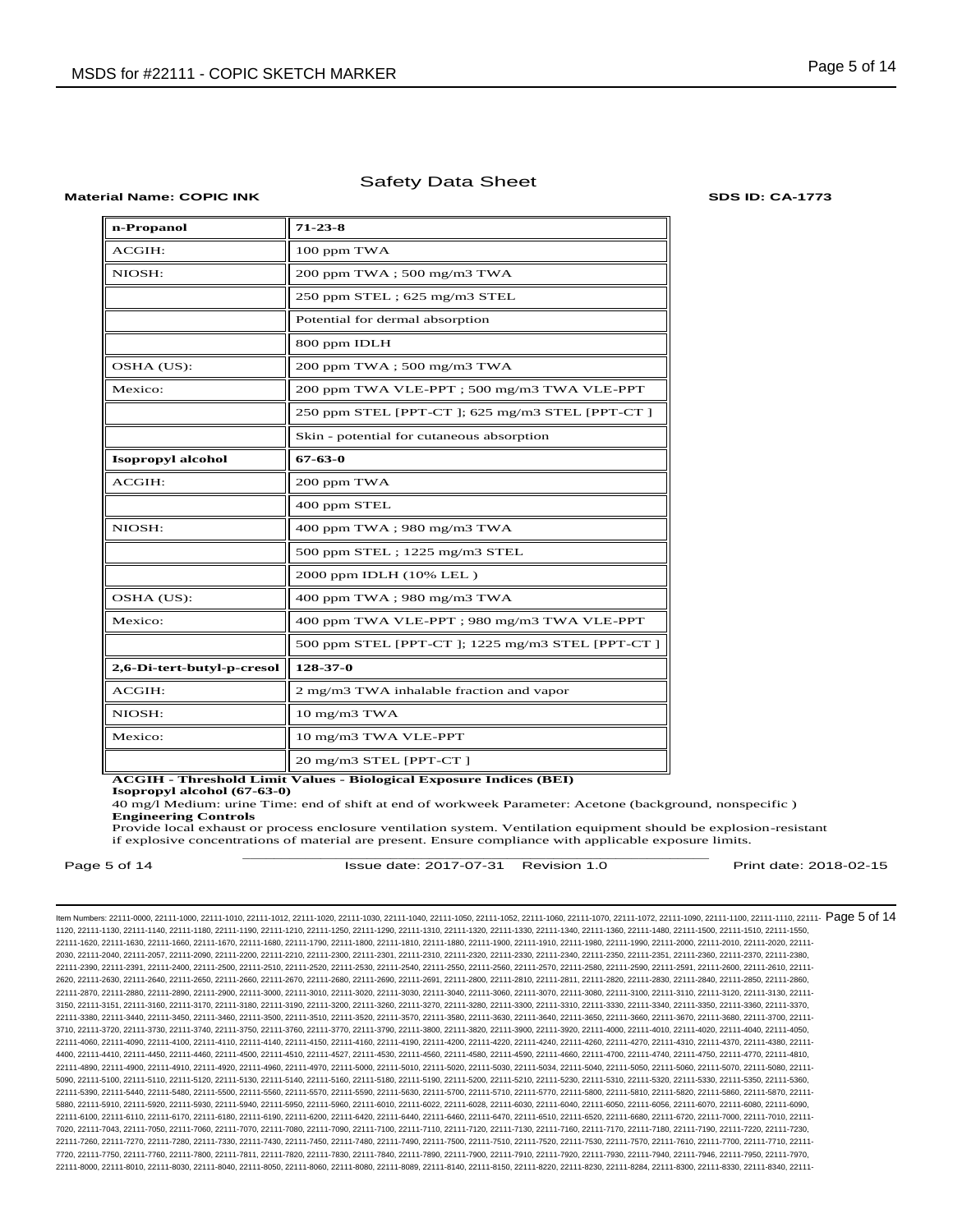**Material Name: COPIC INK SDS ID: CA-1773**

**Individual Protection Measures, such as Personal Protective Equipment** 

**Eye/face protection**  Wear splash resistant safety goggles.

**Skin Protection** 

Wear protective clothing to prevent contact.

**Respiratory Protection**

Consult with a health and safety professional for specific respirators appropriate for your use. **Glove Recommendations**

Wear appropriate chemical resistant gloves.

**Protective Materials**

Provide an emergency eye wash fountain and quick drench shower in the immediate work area.

## **Section 9 - PHYSICAL AND CHEMICAL PROPERTIES**

| <b>Appearance</b>                  | Translucent liquid    | <b>Physical State</b>                             | liquid                     |
|------------------------------------|-----------------------|---------------------------------------------------|----------------------------|
| Odor                               | slight alcohol odor   | Color                                             | translucent                |
| <b>Odor Threshold</b>              | Not available         | рH                                                | Not available              |
| <b>Melting Point</b>               | $-117$ °C (Ethanol)   | <b>Boiling Point</b>                              | 79 °C (Ethanol)            |
| <b>Boiling Point Range</b>         | Not available         | <b>Freezing point</b>                             | Not available              |
| <b>Evaporation Rate</b>            | Not available         | Flammability (solid, gas)                         | Not available              |
| <b>Autoignition</b><br>Temperature | Not available         | <b>Flash Point</b>                                | $14.3 \text{ °C}$          |
| <b>Lower Explosive Limit</b>       | 3.3 vol% (Ethanol)    | <b>Decomposition temperature</b>                  | Not available              |
| <b>Upper Explosive Limit</b>       | 19 vol% (Ethanol)     | <b>Vapor Pressure</b>                             | 5.8 kPa $(20 °C, Ethanol)$ |
| Vapor Density (air=1)              | $1.6$ (Ethanol)       | Specific Gravity (water=1)                        | Not available              |
| <b>Water Solubility</b>            | (Miscible with water) | <b>Partition coefficient: n-</b><br>octanol/water | Not available              |
| <b>Viscosity</b>                   | Not available         | <b>Kinematic viscosity</b>                        | Not available              |
| <b>Solubility (Other)</b>          | Not available         | <b>Density</b>                                    | Not available              |
| <b>Physical Form</b>               | liquid                | <b>Molecular Weight</b>                           | Not available              |

**Other Information** No additional information is available.

**Section 10 - STABILITY AND REACTIVITY**

\_\_\_\_\_\_\_\_\_\_\_\_\_\_\_\_\_\_\_\_\_\_\_\_\_\_\_\_\_\_\_\_\_\_\_\_\_\_\_\_\_\_\_\_\_\_\_\_\_\_\_\_\_\_\_\_\_\_\_\_

**Reactivity** 

No reactivity hazard is expected. **Chemical Stability**

Page 6 of 14 **ISSue date: 2017-07-31** Revision 1.0 **Print date: 2018-02-15** Print date: 2018-02-15

ltem Numbers: 22111-0000, 22111-1000, 22111-1010, 22111-1012, 22111-1020, 22111-1030, 22111-1040, 22111-1050, 22111-1050, 22111-1000, 22111-1000, 22111-1000, 22111-1000, 22111-1100, 22111-1110, 22111-100, 22111-100, 22111-1120, 22111-1130, 22111-1140, 22111-1180, 22111-1190, 22111-1210, 22111-1250, 22111-1290, 22111-1310, 22111-1320, 22111-1330, 22111-1340, 22111-1360, 22111-1480, 22111-1500, 22111-1510, 22111-1550, 22111-1620, 22111-1630, 22111-1660, 22111-1670, 22111-1680, 22111-1790, 22111-1800, 22111-1810, 22111-1880, 22111-1900, 22111-1910, 22111-1980, 22111-1990, 22111-2000, 22111-2010, 22111-2020, 22111- 2030, 22111-2040, 22111-2057, 22111-2090, 22111-2200, 22111-2210, 22111-2300, 22111-2301, 22111-2310, 22111-2320, 22111-2330, 22111-2340, 22111-2350, 22111-2351, 22111-2360, 22111-2370, 22111-2380, 22111-2390, 22111-2391, 22111-2400, 22111-2500, 22111-2510, 22111-2520, 22111-2530, 22111-2540, 22111-2550, 22111-2560, 22111-2570, 22111-2580, 22111-2590, 22111-2591, 22111-2600, 22111-2610, 22111- 2620, 22111-2630, 22111-2640, 22111-2650, 22111-2660, 22111-2670, 22111-2680, 22111-2690, 22111-2691, 22111-2800, 22111-2810, 22111-2811, 22111-2820, 22111-2830, 22111-2840, 22111-2850, 22111-2860, 22111-2870, 22111-2880, 22111-2890, 22111-2900, 22111-3000, 22111-3010, 22111-3020, 22111-3030, 22111-3040, 22111-3060, 22111-3070, 22111-3080, 22111-3100, 22111-3110, 22111-3120, 22111-3130, 22111- 3150, 22111-3151, 22111-3160, 22111-3170, 22111-3180, 22111-3190, 22111-3200, 22111-3260, 22111-3270, 22111-3280, 22111-3300, 22111-3310, 22111-3330, 22111-3340, 22111-3350, 22111-3360, 22111-3370, 22111-3380, 22111-3440, 22111-3450, 22111-3460, 22111-3500, 22111-3510, 22111-3520, 22111-3570, 22111-3580, 22111-3630, 22111-3640, 22111-3650, 22111-3660, 22111-3670, 22111-3680, 22111-3700, 22111- 3710, 22111-3720, 22111-3730, 22111-3740, 22111-3750, 22111-3760, 22111-3770, 22111-3790, 22111-3800, 22111-3820, 22111-3900, 22111-3920, 22111-4000, 22111-4010, 22111-4020, 22111-4040, 22111-4050, 22111-4060, 22111-4090, 22111-4100, 22111-4110, 22111-4140, 22111-4150, 22111-4160, 22111-4190, 22111-4200, 22111-4220, 22111-4240, 22111-4260, 22111-4270, 22111-4310, 22111-4370, 22111-4380, 22111- 4400, 22111-4410, 22111-4450, 22111-4460, 22111-4500, 22111-4510, 22111-4527, 22111-4530, 22111-4560, 22111-4580, 22111-4590, 22111-4660, 22111-4700, 22111-4740, 22111-4750, 22111-4770, 22111-4810, 22111-4890, 22111-4900, 22111-4910, 22111-4920, 22111-4960, 22111-4970, 22111-5000, 22111-5010, 22111-5020, 22111-5030, 22111-5034, 22111-5040, 22111-5050, 22111-5060, 22111-5070, 22111-5080, 22111- 5090, 22111-5100, 22111-5110, 22111-5120, 22111-5130, 22111-5140, 22111-5160, 22111-5180, 22111-5190, 22111-5200, 22111-5210, 22111-5230, 22111-5300, 22111-5320, 22111-5330, 22111-5350, 22111-5360, 22111-5350, 22111-5360, 2 22111-5390, 22111-5440, 22111-5480, 22111-5500, 22111-5560, 22111-5570, 22111-5590, 22111-5630, 22111-5700, 22111-5710, 22111-5770, 22111-5800, 22111-5810, 22111-5820, 22111-5860, 22111-5870, 22111- 5880, 22111-5910, 22111-5920, 22111-5930, 22111-5940, 22111-5950, 22111-5960, 22111-6010, 22111-6022, 22111-6028, 22111-6030, 22111-6040, 22111-6050, 22111-6056, 22111-6070, 22111-6080, 22111-6090, 22111-6100, 22111-6110, 22111-6170, 22111-6180, 22111-6190, 22111-6200, 22111-6420, 22111-6400, 22111-6460, 22111-6470, 22111-6450, 22111-6520, 22111-6520, 22111-6720, 22111-6720, 22111-7010, 22111-7000, 22111-6720, 22111-6 7020, 22111-7043, 22111-7050, 22111-7060, 22111-7070, 22111-7080, 22111-7090, 22111-7100, 22111-7110, 22111-7120, 22111-7130, 22111-7160, 22111-7170, 22111-7180, 22111-7190, 22111-7220, 22111-7230, 22111-7260, 22111-7270, 22111-7280, 22111-7330, 22111-7430, 22111-7450, 22111-7480, 22111-7490, 22111-7500, 22111-7510, 22111-7520, 22111-7530, 22111-7570, 22111-7610, 22111-7700, 22111-7710, 22111- 7720, 22111-7750, 22111-7760, 22111-7800, 22111-7811, 22111-7820, 22111-7830, 22111-7840, 22111-7890, 22111-7900, 22111-7910, 22111-7920, 22111-7930, 22111-7940, 22111-7946, 22111-7950, 22111-7970, 22111-8000, 22111-8010, 22111-8030, 22111-8040, 22111-8050, 22111-8060, 22111-8080, 22111-8089, 22111-8140, 22111-8150, 22111-8220, 22111-8230, 22111-8284, 22111-8300, 22111-8330, 22111-8340, 22111-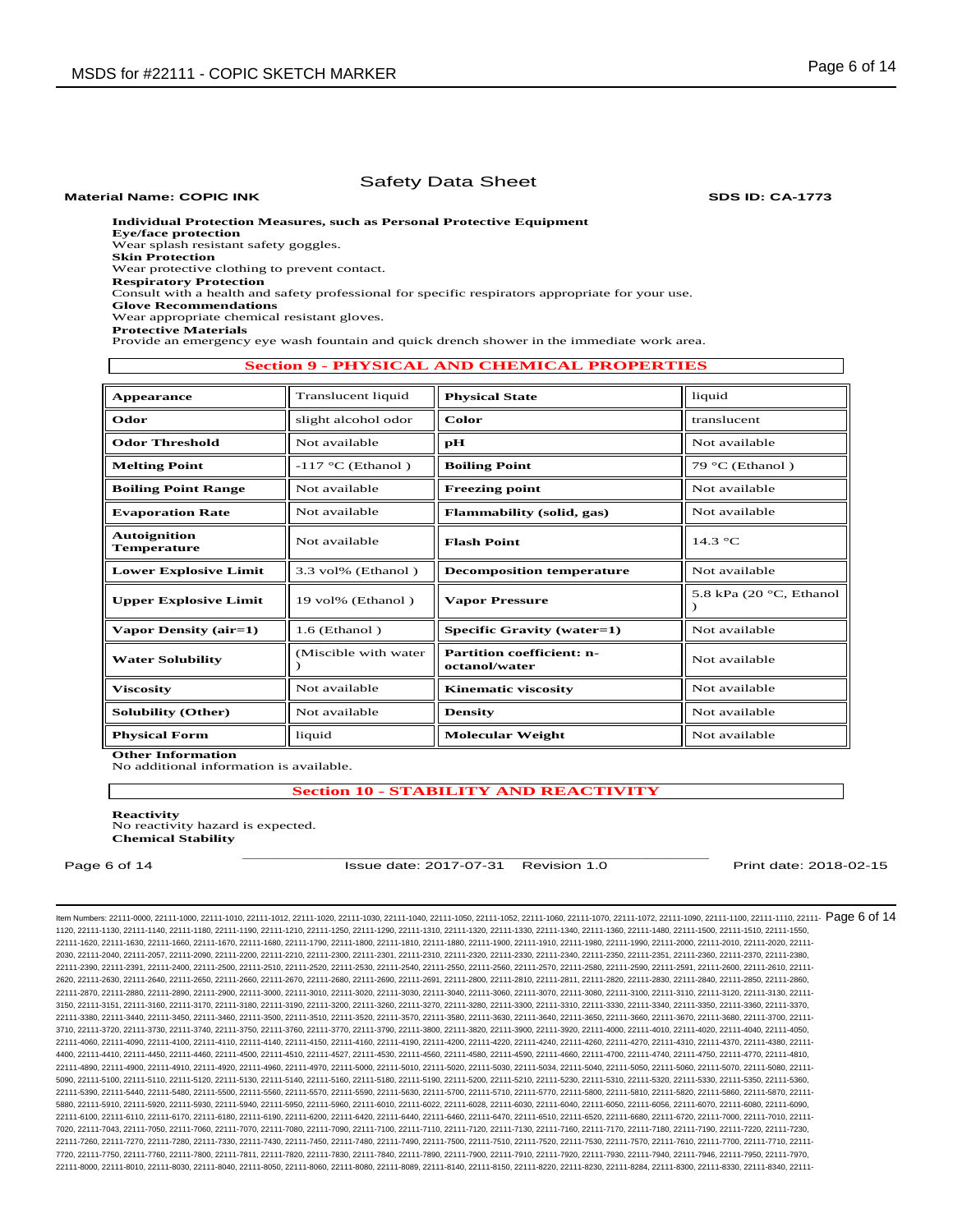**Material Name: COPIC INK SDS ID: CA-1773**

Stable at normal temperatures and pressure. **Possibility of Hazardous Reactions** Will not polymerize. **Conditions to Avoid** Highly flammable. Avoid flames, sparks, and other sources of ignition. Containers may rupture or explode if exposed to heat. Avoid contact with incompatible materials. **Incompatible Materials** acids, bases, combustible materials, halocarbons, halogens, metal oxides, metal salts, metals, oxidizing materials, peroxides **Hazardous decomposition products**  oxides of carbon, miscellaneous decomposition products **Section 11 - TOXICOLOGICAL INFORMATION Information on Likely Routes of Exposure Inhalation**  irritation, drowsiness, dizziness, cancer, reproductive effects, organ damage **Skin Contact**  irritation **Eye Contact**  eye damage **Ingestion** 

irritation, drowsiness, dizziness **Acute and Chronic Toxicity Component Analysis - LD50/LC50**  The components of this material have been reviewed in various sources and the following selected endpoints are published: **Ethyl alcohol (64-17-5)** Oral LD50 Rat 7060 mg/kg Inhalation LC50 Rat 124.7 mg/L 4 h **n-Propanol (71-23-8)** Oral LD50 Rat 1870 mg/kg Dermal LD50 Rabbit 4049 mg/kg Inhalation LC50 Rat >13548 ppm 4 h **Isopropyl alcohol (67-63-0)** Oral LD50 Rat 1870 mg/kg Dermal LD50 Rabbit 4059 mg/kg Inhalation LC50 Rat 72600 mg/m3 4 h **2,6-Di-tert-butyl-p-cresol (128-37-0)** Oral LD50 Rat >2930 mg/kg (aqueous dispersion at 10% w/v of arabic gum ) Dermal LD50 Rat >2000 mg/kg (no deaths occurred ) **Ethoxylated coconut oil alkyl amine (61791-14-8)** Oral LD50 Rat 750 mg/kg **Product Toxicity Data Acute Toxicity Estimate**  Dermal  $> 2000 \text{ mg/kg}$ 

Inhalation - Vapor  $\vert \vert > 20$  mg/L Oral  $> 2000$  mg/kg

\_\_\_\_\_\_\_\_\_\_\_\_\_\_\_\_\_\_\_\_\_\_\_\_\_\_\_\_\_\_\_\_\_\_\_\_\_\_\_\_\_\_\_\_\_\_\_\_\_\_\_\_\_\_\_\_\_\_\_\_ Page 7 of 14 **ISSUE date: 2017-07-31** Revision 1.0 **Print date: 2018-02-15** Print date: 2018-02-15

ltem Numbers: 22111-0000, 22111-1000, 22111-1010, 22111-1012, 22111-1020, 22111-1030, 22111-1040, 22111-1050, 22111-1050, 22111-1000, 22111-1000, 22111-1000, 22111-1000, 22111-1100, 22111-110, 22111-100, 22111-100, 22111-1 1120, 22111-1130, 22111-1140, 22111-1180, 22111-1190, 22111-1210, 22111-1250, 22111-1290, 22111-1310, 22111-1320, 22111-1330, 22111-1340, 22111-1360, 22111-1480, 22111-1500, 22111-1510, 22111-1550, 22111-1620, 22111-1630, 22111-1660, 22111-1670, 22111-1680, 22111-1790, 22111-1800, 22111-1810, 22111-1880, 22111-1900, 22111-1910, 22111-1980, 22111-1990, 22111-2000, 22111-2010, 22111-2020, 22111- 2030, 22111-2040, 22111-2057, 22111-2090, 22111-2200, 22111-2210, 22111-2300, 22111-2301, 22111-2310, 22111-2320, 22111-2330, 22111-2340, 22111-2350, 22111-2351, 22111-2360, 22111-2370, 22111-2380, 22111-2390, 22111-2391, 22111-2400, 22111-2500, 22111-2510, 22111-2520, 22111-2530, 22111-2540, 22111-2550, 22111-2560, 22111-2570, 22111-2580, 22111-2590, 22111-2591, 22111-2600, 22111-2610, 22111- 2620, 22111-2630, 22111-2640, 22111-2650, 22111-2660, 22111-2670, 22111-2680, 22111-2690, 22111-2691, 22111-2800, 22111-2810, 22111-2811, 22111-2820, 22111-2830, 22111-2840, 22111-2850, 22111-2860, 22111-2870, 22111-2880, 22111-2890, 22111-2900, 22111-3000, 22111-3010, 22111-3020, 22111-3030, 22111-3040, 22111-3060, 22111-3070, 22111-3080, 22111-3100, 22111-3110, 22111-3120, 22111-3130, 22111- 3150, 22111-3151, 22111-3160, 22111-3170, 22111-3180, 22111-3190, 22111-3200, 22111-3260, 22111-3270, 22111-3280, 22111-3300, 22111-3310, 22111-3330, 22111-3340, 22111-3350, 22111-3360, 22111-3370, 22111-3380, 22111-3440, 22111-3450, 22111-3460, 22111-3500, 22111-3510, 22111-3520, 22111-3570, 22111-3580, 22111-3630, 22111-3640, 22111-3650, 22111-3660, 22111-3670, 22111-3680, 22111-3700, 22111- 3710, 22111-3720, 22111-3730, 22111-3740, 22111-3750, 22111-3760, 22111-3770, 22111-3790, 22111-3800, 22111-3820, 22111-3900, 22111-3920, 22111-4000, 22111-4010, 22111-4020, 22111-4040, 22111-4050, 22111-4060, 22111-4090, 22111-4100, 22111-4110, 22111-4140, 22111-4150, 22111-4160, 22111-4190, 22111-4200, 22111-4220, 22111-4240, 22111-4260, 22111-4270, 22111-4310, 22111-4370, 22111-4380, 22111- 4400, 22111-4410, 22111-4450, 22111-4460, 22111-4500, 22111-4510, 22111-4527, 22111-4530, 22111-4560, 22111-4580, 22111-4590, 22111-4660, 22111-4700, 22111-4740, 22111-4750, 22111-4770, 22111-4810, 22111-4890, 22111-4900, 22111-4910, 22111-4920, 22111-4960, 22111-4970, 22111-5000, 22111-5010, 22111-5020, 22111-5030, 22111-5034, 22111-5040, 22111-5050, 22111-5060, 22111-5070, 22111-5080, 22111- 5090, 22111-5100, 22111-5110, 22111-5120, 22111-5130, 22111-5140, 22111-5160, 22111-5180, 22111-5190, 22111-5200, 22111-5210, 22111-5230, 22111-5300, 22111-5320, 22111-5330, 22111-5350, 22111-5360, 22111-5350, 22111-5360, 2 22111-5390, 22111-5440, 22111-5480, 22111-5500, 22111-5560, 22111-5570, 22111-5590, 22111-5630, 22111-5700, 22111-5710, 22111-5770, 22111-5800, 22111-5810, 22111-5820, 22111-5860, 22111-5870, 22111- 5880, 22111-5910, 22111-5920, 22111-5930, 22111-5940, 22111-5950, 22111-5960, 22111-6010, 22111-6022, 22111-6028, 22111-6030, 22111-6040, 22111-6050, 22111-6056, 22111-6070, 22111-6080, 22111-6090, 22111-6100, 22111-6110, 22111-6170, 22111-6180, 22111-6190, 22111-6200, 22111-6420, 22111-6440, 22111-6460, 22111-6470, 22111-6510, 22111-6520, 22111-6680, 22111-6720, 22111-7000, 22111-7010, 22111- 7020, 22111-7043, 22111-7050, 22111-7060, 22111-7070, 22111-7080, 22111-7090, 22111-7100, 22111-7110, 22111-7120, 22111-7130, 22111-7160, 22111-7170, 22111-7180, 22111-7190, 22111-7220, 22111-7230, 22111-7260, 22111-7270, 22111-7280, 22111-7330, 22111-7430, 22111-7450, 22111-7480, 22111-7490, 22111-7500, 22111-7510, 22111-7520, 22111-7530, 22111-7570, 22111-7610, 22111-7700, 22111-7710, 22111- 7720, 22111-7750, 22111-7760, 22111-7800, 22111-7811, 22111-7820, 22111-7830, 22111-7840, 22111-7890, 22111-7900, 22111-7910, 22111-7920, 22111-7930, 22111-7940, 22111-7946, 22111-7950, 22111-7970, 22111-8000, 22111-8010, 22111-8030, 22111-8040, 22111-8050, 22111-8060, 22111-8080, 22111-8089, 22111-8140, 22111-8150, 22111-8220, 22111-8230, 22111-8284, 22111-8300, 22111-8330, 22111-8340, 22111-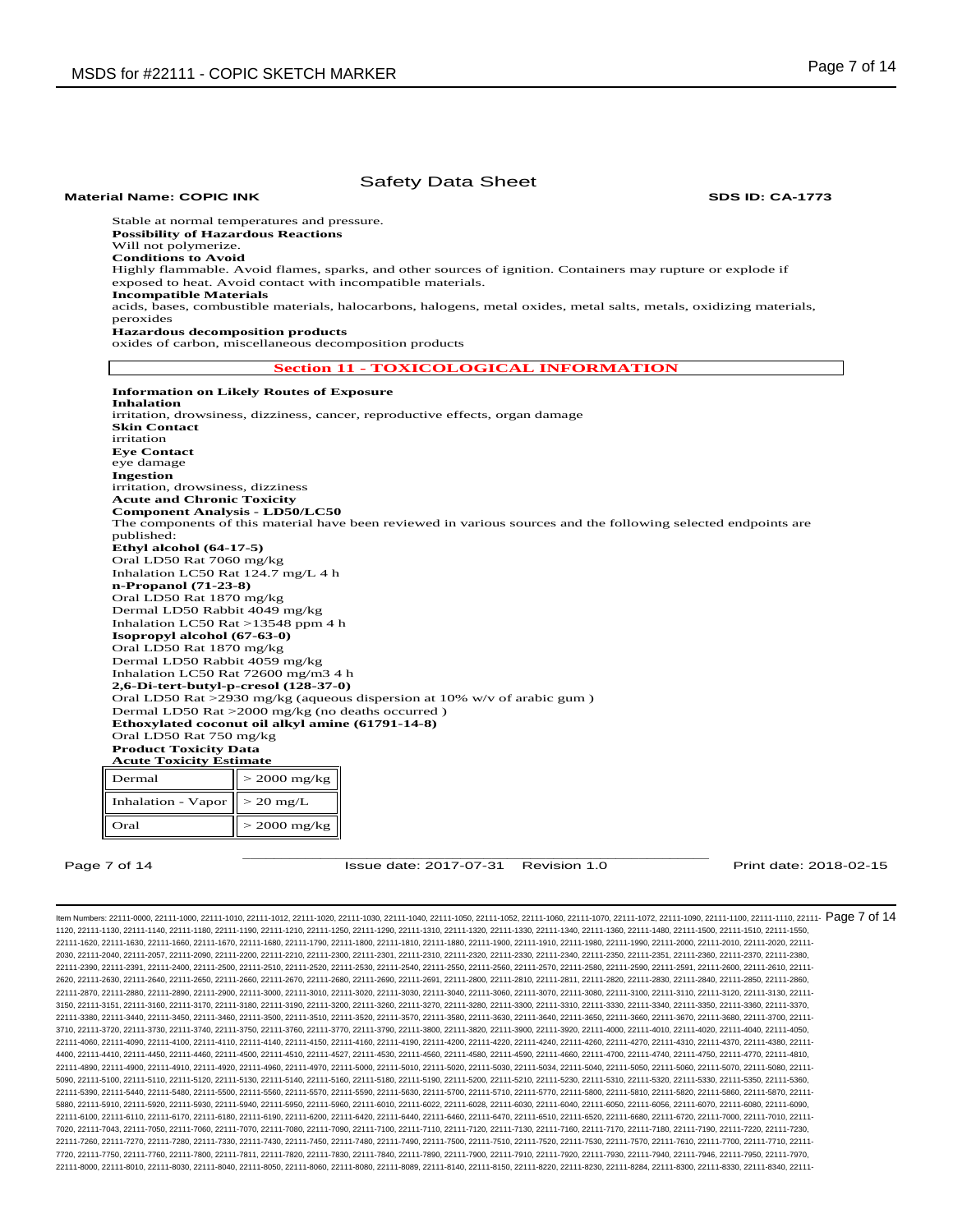# **Immediate Effects**  skin irritation, eye damage, central nervous system damage, systemic toxicity damage, respiratory tract irritation, central nervous system depression **Delayed Effects**  cancer, reproductive effects, liver damage, central nervous system damage, hematopoietic system damage **Irritation/Corrosivity Data**  skin irritation, eye damage **Respiratory Sensitization**  No information available for the product. **Dermal Sensitization**  May cause an allergic reaction. **Component Carcinogenicity Ethyl alcohol 64-17-5** ACGIH: A3 - Confirmed Animal Carcinogen with Unknown Relevance to Humans IARC: Monograph 100E [2012] (in alcoholic beverages ); Monograph 96 [2010] (in alcoholic beverages ) (Group 1 (carcinogenic to humans)) DFG: Category 5 (low carcinogenic potency) OSHA: Present **n-Propanol 71-23-8** ACGIH:  $||$  A4 - Not Classifiable as a Human Carcinogen **Isopropyl alcohol 67-63-0** ACGIH:  $\parallel$  A4 - Not Classifiable as a Human Carcinogen IARC: Monograph 71 [1999] ; Supplement 7 [1987] ; Monograph 15 [1977] (Group 3 (not classifiable)) **2,6-Di-tert-butyl-p-cresol 128-37-0** ACGIH:  $\|$  A4 - Not Classifiable as a Human Carcinogen IARC: Supplement 7 [1987] ; Monograph 40 [1986] (Group 3 (not classifiable))  $\text{DFG:}$  Category 4 (no significant contribution to human cancer) **Germ Cell Mutagenicity**  No information available for the product. **Tumorigenic Data**  No information available for the product.

Safety Data Sheet **Material Name: COPIC INK SDS ID: CA-1773**

**Reproductive Toxicity** 

Available data characterizes components of this product as reproductive hazards. **Specific Target Organ Toxicity - Single Exposure**  central nervous system, systemic toxicity, respiratory tract

**Specific Target Organ Toxicity - Repeated Exposure** 

liver, central nervous system, hematopoietic system

\_\_\_\_\_\_\_\_\_\_\_\_\_\_\_\_\_\_\_\_\_\_\_\_\_\_\_\_\_\_\_\_\_\_\_\_\_\_\_\_\_\_\_\_\_\_\_\_\_\_\_\_\_\_\_\_\_\_\_\_ Page 8 of 14 **ISSUE date: 2017-07-31** Revision 1.0 **Print date: 2018-02-15** Print date: 2018-02-15

ltem Numbers: 22111-0000, 22111-1000, 22111-1010, 22111-1012, 22111-1020, 22111-1030, 22111-1040, 22111-1050, 22111-1050, 22111-1000, 22111-1000, 22111-1000, 22111-1000, 22111-1100, 22111-110, 22111-100, 22111-100, 22111-1 1120, 22111-1130, 22111-1140, 22111-1180, 22111-1190, 22111-1210, 22111-1250, 22111-1290, 22111-1310, 22111-1320, 22111-1330, 22111-1340, 22111-1360, 22111-1480, 22111-1500, 22111-1510, 22111-1550, 22111-1620, 22111-1630, 22111-1660, 22111-1670, 22111-1680, 22111-1790, 22111-1800, 22111-1810, 22111-1880, 22111-1900, 22111-1910, 22111-1980, 22111-1990, 22111-2000, 22111-2010, 22111-2020, 22111- 2030, 22111-2040, 22111-2057, 22111-2090, 22111-2200, 22111-2210, 22111-2300, 22111-2301, 22111-2310, 22111-2320, 22111-2330, 22111-2340, 22111-2350, 22111-2351, 22111-2360, 22111-2370, 22111-2380, 22111-2390, 22111-2391, 22111-2400, 22111-2500, 22111-2510, 22111-2520, 22111-2530, 22111-2540, 22111-2550, 22111-2560, 22111-2570, 22111-2580, 22111-2590, 22111-2591, 22111-2600, 22111-2610, 22111- 2620, 22111-2630, 22111-2640, 22111-2650, 22111-2660, 22111-2670, 22111-2680, 22111-2690, 22111-2691, 22111-2800, 22111-2810, 22111-2811, 22111-2820, 22111-2830, 22111-2840, 22111-2850, 22111-2860, 22111-2870, 22111-2880, 22111-2890, 22111-2900, 22111-3000, 22111-3010, 22111-3020, 22111-3030, 22111-3040, 22111-3060, 22111-3070, 22111-3080, 22111-3100, 22111-3110, 22111-3120, 22111-3130, 22111- 3150, 22111-3151, 22111-3160, 22111-3170, 22111-3180, 22111-3190, 22111-3200, 22111-3260, 22111-3270, 22111-3280, 22111-3300, 22111-3310, 22111-3330, 22111-3340, 22111-3350, 22111-3360, 22111-3370, 22111-3380, 22111-3440, 22111-3450, 22111-3460, 22111-3500, 22111-3510, 22111-3520, 22111-3570, 22111-3580, 22111-3630, 22111-3640, 22111-3650, 22111-3660, 22111-3670, 22111-3680, 22111-3700, 22111- 3710, 22111-3720, 22111-3730, 22111-3740, 22111-3750, 22111-3760, 22111-3770, 22111-3790, 22111-3800, 22111-3820, 22111-3900, 22111-3920, 22111-4000, 22111-4010, 22111-4020, 22111-4040, 22111-4050, 22111-4060, 22111-4090, 22111-4100, 22111-4110, 22111-4140, 22111-4150, 22111-4160, 22111-4190, 22111-4200, 22111-4220, 22111-4240, 22111-4260, 22111-4270, 22111-4310, 22111-4370, 22111-4380, 22111- 4400, 22111-4410, 22111-4450, 22111-4460, 22111-4500, 22111-4510, 22111-4527, 22111-4530, 22111-4560, 22111-4580, 22111-4590, 22111-4660, 22111-4700, 22111-4740, 22111-4750, 22111-4770, 22111-4810, 22111-4890, 22111-4900, 22111-4910, 22111-4920, 22111-4960, 22111-4970, 22111-5000, 22111-5010, 22111-5020, 22111-5030, 22111-5034, 22111-5040, 22111-5050, 22111-5060, 22111-5070, 22111-5080, 22111- 5090, 22111-5100, 22111-5110, 22111-5120, 22111-5130, 22111-5140, 22111-5160, 22111-5180, 22111-5190, 22111-5200, 22111-5210, 22111-5230, 22111-5300, 22111-5320, 22111-5330, 22111-5350, 22111-5360, 22111-5350, 22111-5360, 2 22111-5390, 22111-5440, 22111-5480, 22111-5500, 22111-5560, 22111-5570, 22111-5590, 22111-5630, 22111-5700, 22111-5710, 22111-5770, 22111-5800, 22111-5810, 22111-5820, 22111-5860, 22111-5870, 22111- 5880, 22111-5910, 22111-5920, 22111-5930, 22111-5940, 22111-5950, 22111-5960, 22111-6010, 22111-6022, 22111-6028, 22111-6030, 22111-6040, 22111-6050, 22111-6056, 22111-6070, 22111-6080, 22111-6090, 22111-6100, 22111-6110, 22111-6170, 22111-6180, 22111-6190, 22111-6200, 22111-6420, 22111-6440, 22111-6460, 22111-6470, 22111-6510, 22111-6520, 22111-6680, 22111-6720, 22111-7000, 22111-7010, 22111- 7020, 22111-7043, 22111-7050, 22111-7060, 22111-7070, 22111-7080, 22111-7090, 22111-7100, 22111-7110, 22111-7120, 22111-7130, 22111-7160, 22111-7170, 22111-7180, 22111-7190, 22111-7220, 22111-7230, 22111-7260, 22111-7270, 22111-7280, 22111-7330, 22111-7430, 22111-7450, 22111-7480, 22111-7490, 22111-7500, 22111-7510, 22111-7520, 22111-7530, 22111-7570, 22111-7610, 22111-7700, 22111-7710, 22111- 7720, 22111-7750, 22111-7760, 22111-7800, 22111-7811, 22111-7820, 22111-7830, 22111-7840, 22111-7890, 22111-7900, 22111-7910, 22111-7920, 22111-7930, 22111-7940, 22111-7946, 22111-7950, 22111-7970, 22111-8000, 22111-8010, 22111-8030, 22111-8040, 22111-8050, 22111-8060, 22111-8080, 22111-8089, 22111-8140, 22111-8150, 22111-8220, 22111-8230, 22111-8284, 22111-8300, 22111-8330, 22111-8340, 22111-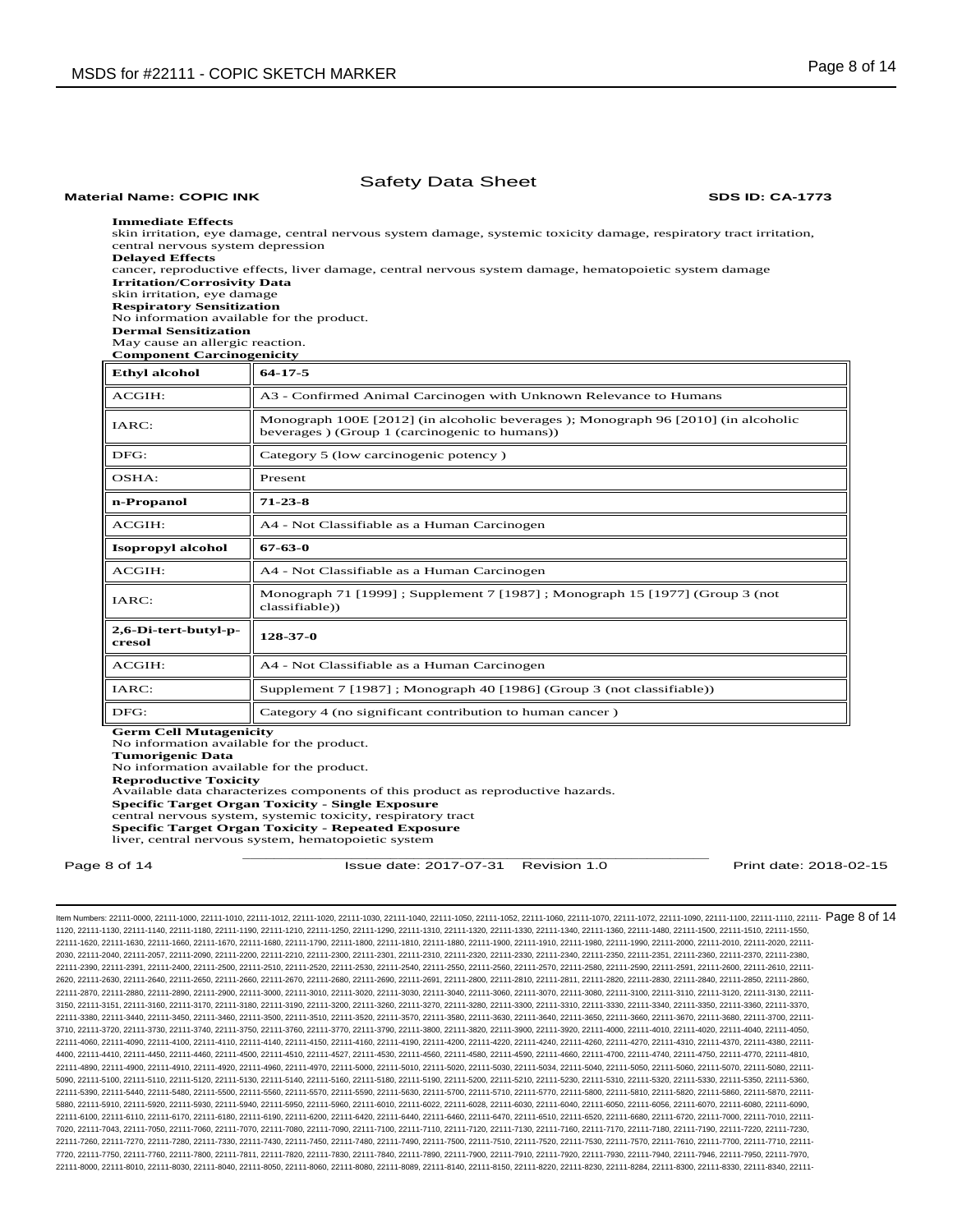### **Material Name: COPIC INK SDS ID: CA-1773**

## **Aspiration hazard**

Not expected to be an aspiration hazard. **Medical Conditions Aggravated by Exposure** No data available.

**Section 12 - ECOLOGICAL INFORMATION**

**Ecotoxicity** 

Harmful to aquatic life with long lasting effects. **Component Analysis - Aquatic Toxicity** 

| <b>Ethyl alcohol</b>           | $64 - 17 - 5$                                                                                                                                                                            |
|--------------------------------|------------------------------------------------------------------------------------------------------------------------------------------------------------------------------------------|
| Fish:                          | LC50 96 h Oncorhynchus mykiss $12 - 16$ mL/L [static ]; LC50 96 h Pimephales promelas<br>$>100 \text{ mg/L}$ [static ]; LC50 96 h Pimephales promelas 13400 - 15100 mg/L [flow-through ] |
| Invertebrate:                  | LC50 48 h Daphnia magna 9268 - 14221 mg/L IUCLID; EC50 48 h Daphnia magna 2 mg/L<br>[Static ] EPA                                                                                        |
| n-Propanol                     | $71 - 23 - 8$                                                                                                                                                                            |
| Fish:                          | LC50 96 h Pimephales promelas 4480 mg/L [flow-through ]                                                                                                                                  |
| Invertebrate:                  | EC50 48 h Daphnia magna 3642 mg/L IUCLID; EC50 48 h Daphnia magna 3339 - 3977<br>mg/L [Static ] EPA                                                                                      |
| Isopropyl alcohol              | 67-63-0                                                                                                                                                                                  |
| Fish:                          | LC50 96 h Pimephales promelas 9640 mg/L [flow-through ]; LC50 96 h Pimephales promelas<br>11130 mg/L [static ]; LC50 96 h Lepomis macrochirus >1400000 $\mu$ g/L                         |
| Algae:                         | EC50 96 h Desmodesmus subspicatus > 1000 mg/L IUCLID; EC50 72 h Desmodesmus<br>subspicatus $>1000$ mg/L IUCLID                                                                           |
| Invertebrate:                  | EC50 48 h Daphnia magna 13299 mg/L IUCLID                                                                                                                                                |
| 2,6-Di-tert-butyl-<br>p-cresol | 128-37-0                                                                                                                                                                                 |
| Algae:                         | EC50 72 h Pseudokirchneriella subcapitata 6 mg/L IUCLID; EC50 72 h Desmodesmus<br>subspicatus $>0.42$ mg/L IUCLID                                                                        |

**Persistence and Degradability**  No information available for the product. **Bioaccumulative Potential**  No information available for the product. **Mobility**  No information available for the product. **Other Toxicity** No information available for product.

**Section 13 - DISPOSAL CONSIDERATIONS**

\_\_\_\_\_\_\_\_\_\_\_\_\_\_\_\_\_\_\_\_\_\_\_\_\_\_\_\_\_\_\_\_\_\_\_\_\_\_\_\_\_\_\_\_\_\_\_\_\_\_\_\_\_\_\_\_\_\_\_\_ Page 9 of 14 **ISSue date: 2017-07-31 Revision 1.0** Print date: 2018-02-15

ltem Numbers: 22111-0000, 22111-1000, 22111-1010, 22111-1012, 22111-1020, 22111-1030, 22111-1040, 22111-1050, 22111-1050, 22111-1000, 22111-1000, 22111-1000, 22111-1000, 22111-1100, 22111-110, 22111-100, 22111-100, 22111-1 1120, 22111-1130, 22111-1140, 22111-1180, 22111-1190, 22111-1210, 22111-1250, 22111-1290, 22111-1310, 22111-1320, 22111-1330, 22111-1340, 22111-1360, 22111-1480, 22111-1500, 22111-1510, 22111-1550, 22111-1620, 22111-1630, 22111-1660, 22111-1670, 22111-1680, 22111-1790, 22111-1800, 22111-1810, 22111-1880, 22111-1900, 22111-1910, 22111-1980, 22111-1990, 22111-2000, 22111-2010, 22111-2020, 22111- 2030, 22111-2040, 22111-2057, 22111-2090, 22111-2200, 22111-2210, 22111-2300, 22111-2301, 22111-2310, 22111-2320, 22111-2330, 22111-2340, 22111-2350, 22111-2351, 22111-2360, 22111-2370, 22111-2380, 22111-2390, 22111-2391, 22111-2400, 22111-2500, 22111-2510, 22111-2520, 22111-2530, 22111-2540, 22111-2550, 22111-2560, 22111-2570, 22111-2580, 22111-2590, 22111-2591, 22111-2600, 22111-2610, 22111- 2620, 22111-2630, 22111-2640, 22111-2650, 22111-2660, 22111-2670, 22111-2680, 22111-2690, 22111-2691, 22111-2800, 22111-2810, 22111-2811, 22111-2820, 22111-2830, 22111-2840, 22111-2850, 22111-2860, 22111-2870, 22111-2880, 22111-2890, 22111-2900, 22111-3000, 22111-3010, 22111-3020, 22111-3030, 22111-3040, 22111-3060, 22111-3070, 22111-3080, 22111-3100, 22111-3110, 22111-3120, 22111-3130, 22111- 3150, 22111-3151, 22111-3160, 22111-3170, 22111-3180, 22111-3190, 22111-3200, 22111-3260, 22111-3270, 22111-3280, 22111-3300, 22111-3310, 22111-3330, 22111-3340, 22111-3350, 22111-3360, 22111-3370, 22111-3380, 22111-3440, 22111-3450, 22111-3460, 22111-3500, 22111-3510, 22111-3520, 22111-3570, 22111-3580, 22111-3630, 22111-3640, 22111-3650, 22111-3660, 22111-3670, 22111-3680, 22111-3700, 22111- 3710, 22111-3720, 22111-3730, 22111-3740, 22111-3750, 22111-3760, 22111-3770, 22111-3790, 22111-3800, 22111-3820, 22111-3900, 22111-3920, 22111-4000, 22111-4010, 22111-4020, 22111-4040, 22111-4050, 22111-4060, 22111-4090, 22111-4100, 22111-4110, 22111-4140, 22111-4150, 22111-4160, 22111-4190, 22111-4200, 22111-4220, 22111-4240, 22111-4260, 22111-4270, 22111-4310, 22111-4370, 22111-4380, 22111- 4400, 22111-4410, 22111-4450, 22111-4460, 22111-4500, 22111-4510, 22111-4527, 22111-4530, 22111-4560, 22111-4580, 22111-4590, 22111-4660, 22111-4700, 22111-4740, 22111-4750, 22111-4770, 22111-4810, 22111-4890, 22111-4900, 22111-4910, 22111-4920, 22111-4960, 22111-4970, 22111-5000, 22111-5010, 22111-5020, 22111-5030, 22111-5034, 22111-5040, 22111-5050, 22111-5060, 22111-5070, 22111-5080, 22111- 5090, 22111-5100, 22111-5110, 22111-5120, 22111-5130, 22111-5140, 22111-5160, 22111-5180, 22111-5190, 22111-5200, 22111-5210, 22111-5230, 22111-5300, 22111-5320, 22111-5330, 22111-5350, 22111-5360, 22111-5350, 22111-5360, 2 22111-5390, 22111-5440, 22111-5480, 22111-5500, 22111-5560, 22111-5570, 22111-5590, 22111-5630, 22111-5700, 22111-5710, 22111-5770, 22111-5800, 22111-5810, 22111-5820, 22111-5860, 22111-5870, 22111- 5880, 22111-5910, 22111-5920, 22111-5930, 22111-5940, 22111-5950, 22111-5960, 22111-6010, 22111-6022, 22111-6028, 22111-6030, 22111-6040, 22111-6050, 22111-6056, 22111-6070, 22111-6080, 22111-6090, 22111-6100, 22111-6110, 22111-6170, 22111-6180, 22111-6190, 22111-6200, 22111-6420, 22111-6400, 22111-6460, 22111-6470, 22111-6450, 22111-6520, 22111-6520, 22111-6720, 22111-6720, 22111-7010, 22111-7000, 22111-6720, 22111-6 7020, 22111-7043, 22111-7050, 22111-7060, 22111-7070, 22111-7080, 22111-7090, 22111-7100, 22111-7110, 22111-7120, 22111-7130, 22111-7160, 22111-7170, 22111-7180, 22111-7190, 22111-7220, 22111-7230, 22111-7260, 22111-7270, 22111-7280, 22111-7330, 22111-7430, 22111-7450, 22111-7480, 22111-7490, 22111-7500, 22111-7510, 22111-7520, 22111-7530, 22111-7570, 22111-7610, 22111-7700, 22111-7710, 22111- 7720, 22111-7750, 22111-7760, 22111-7800, 22111-7811, 22111-7820, 22111-7830, 22111-7840, 22111-7890, 22111-7900, 22111-7910, 22111-7920, 22111-7930, 22111-7940, 22111-7946, 22111-7950, 22111-7970, 22111-8000, 22111-8010, 22111-8030, 22111-8040, 22111-8050, 22111-8060, 22111-8080, 22111-8089, 22111-8140, 22111-8150, 22111-8220, 22111-8230, 22111-8284, 22111-8300, 22111-8330, 22111-8340, 22111-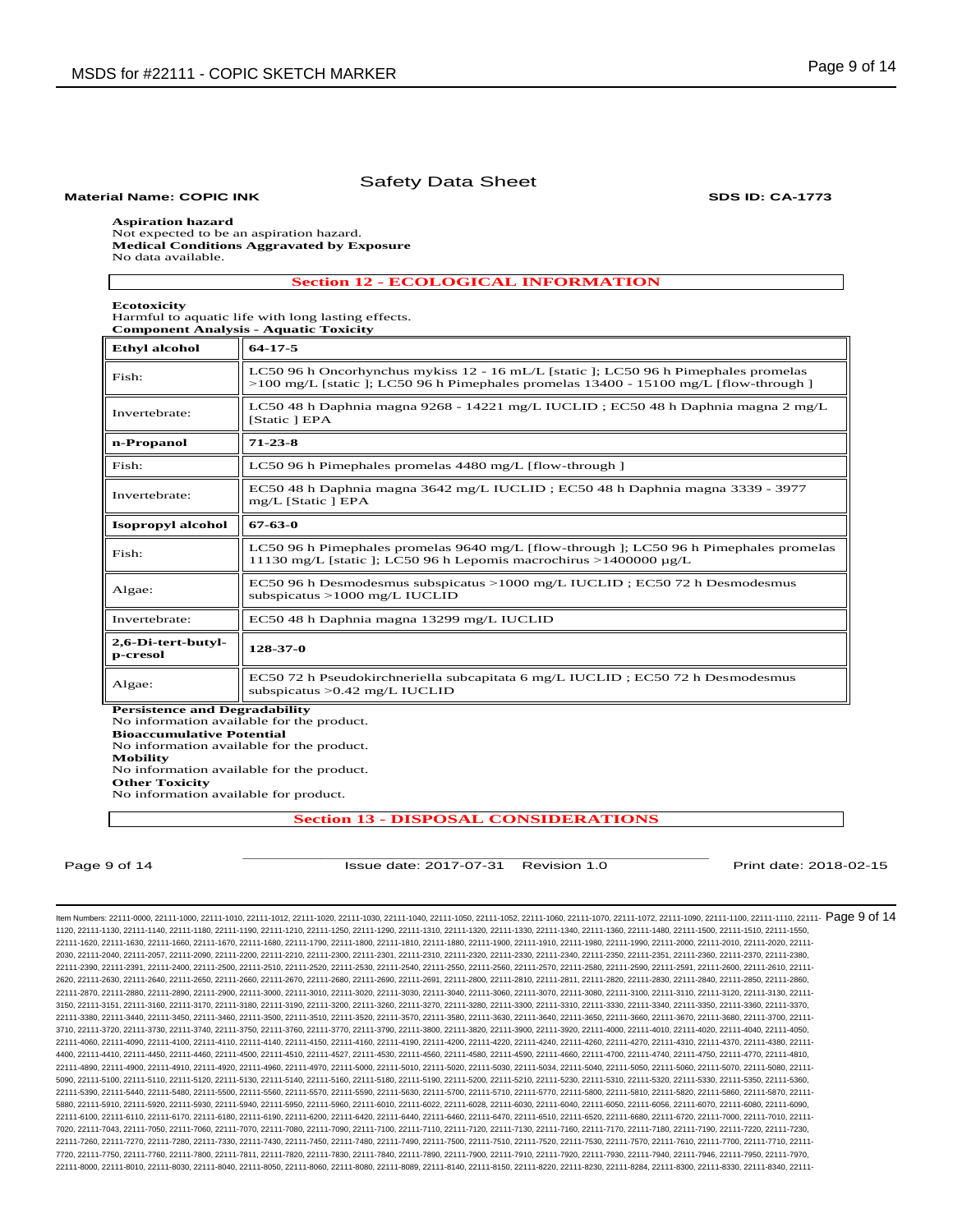| <b>Material Name: COPIC INK</b>                         | <b>Safety Data Sheet</b>                                                                                   | <b>SDS ID: CA-1773</b> |
|---------------------------------------------------------|------------------------------------------------------------------------------------------------------------|------------------------|
| <b>Disposal Methods</b>                                 |                                                                                                            |                        |
| Dispose in accordance with all applicable regulations.  |                                                                                                            |                        |
| <b>Component Waste Numbers</b>                          | The U.S. EPA has not published waste numbers for this product's components.                                |                        |
|                                                         |                                                                                                            |                        |
|                                                         | <b>Section 14 - TRANSPORT INFORMATION</b>                                                                  |                        |
| <b>Component Marine Pollutants (IMDG)</b>               |                                                                                                            |                        |
| Not a marine pollutant.<br><b>IATA</b> Information:     |                                                                                                            |                        |
|                                                         | Shipping Name: ALCOHOLS, N.O.S., (Contains: Ethanol, Propanol)                                             |                        |
| <b>Hazard Class: 3</b>                                  |                                                                                                            |                        |
| <b>UN#: UN1987</b>                                      |                                                                                                            |                        |
| <b>Packing Group: II</b>                                |                                                                                                            |                        |
| <b>Required Label(s): 3</b>                             |                                                                                                            |                        |
|                                                         |                                                                                                            |                        |
| <b>ICAO</b> Information:                                |                                                                                                            |                        |
|                                                         | Shipping Name: ALCOHOLS, N.O.S., (Contains: Ethanol, Propanol)                                             |                        |
| <b>Hazard Class: 3</b>                                  |                                                                                                            |                        |
| <b>UN#: UN1987</b>                                      |                                                                                                            |                        |
| <b>Packing Group: II</b><br><b>Required Label(s): 3</b> |                                                                                                            |                        |
|                                                         |                                                                                                            |                        |
| <b>IMDG</b> Information:                                |                                                                                                            |                        |
|                                                         | Shipping Name: ALCOHOLS, N.O.S., (Contains: Ethanol, Propanol)                                             |                        |
| <b>Hazard Class: 3</b>                                  |                                                                                                            |                        |
| <b>UN#: UN1987</b>                                      |                                                                                                            |                        |
| <b>Packing Group: II</b>                                |                                                                                                            |                        |
| <b>Required Label(s): 3</b>                             |                                                                                                            |                        |
| <b>US DOT Information:</b>                              |                                                                                                            |                        |
|                                                         | <b>Shipping Name:</b> ALCOHOLS, N.O.S., (Contains: Ethanol, Propanol)                                      |                        |
| <b>Hazard Class: 3</b>                                  |                                                                                                            |                        |
| <b>UN/NA #: UN1987</b>                                  |                                                                                                            |                        |
| <b>Packing Group: II</b>                                |                                                                                                            |                        |
| <b>Required Label(s): 3</b>                             |                                                                                                            |                        |
| <b>TDG</b> Information:                                 |                                                                                                            |                        |
|                                                         | <b>Shipping Name:</b> ALCOHOLS, N.O.S., (Contains: Ethanol, Propanol)                                      |                        |
| <b>Hazard Class: 3</b>                                  |                                                                                                            |                        |
| <b>UN#: UN1987</b>                                      |                                                                                                            |                        |
| <b>Packing Group: II</b>                                |                                                                                                            |                        |
| <b>Required Label(s): 3</b>                             |                                                                                                            |                        |
| <b>International Bulk Chemical Code</b>                 |                                                                                                            |                        |
|                                                         | This material contains one or more of the following chemicals required by the IBC Code to be identified as |                        |
| dangerous chemicals in bulk.                            |                                                                                                            |                        |
| n-Propanol<br>$71 - 23 - 8$                             |                                                                                                            |                        |
| <b>IBC</b> Code:<br>Category Y                          |                                                                                                            |                        |
|                                                         |                                                                                                            |                        |
|                                                         |                                                                                                            |                        |
| Page 10 of 14                                           | Issue date: 2017-07-31<br>Revision 1.0                                                                     | Print date: 2018-02-15 |
|                                                         |                                                                                                            |                        |

ltem Numbers: 22111-0000, 22111-1000, 22111-1010, 22111-1012, 22111-1020, 22111-1030, 22111-1040, 22111-1050, 22111-1050, 22111-1000, 22111-1000, 22111-1090, 22111-1000, 22111-1100, 22111-1100, 22111-100, 22111-100, 22111-1120, 22111-1130, 22111-1140, 22111-1180, 22111-1190, 22111-1210, 22111-1250, 22111-1290, 22111-1310, 22111-1320, 22111-1330, 22111-1340, 22111-1360, 22111-1480, 22111-1500, 22111-1510, 22111-1550, 22111-1620, 22111-1630, 22111-1660, 22111-1670, 22111-1680, 22111-1790, 22111-1800, 22111-1810, 22111-1880, 22111-1900, 22111-1910, 22111-1980, 22111-1990, 22111-2000, 22111-2010, 22111-2020, 22111- 2030, 22111-2040, 22111-2057, 22111-2090, 22111-2200, 22111-2210, 22111-2300, 22111-2301, 22111-2310, 22111-2320, 22111-2330, 22111-2340, 22111-2350, 22111-2351, 22111-2360, 22111-2370, 22111-2380, 22111-2390, 22111-2391, 22111-2400, 22111-2500, 22111-2510, 22111-2520, 22111-2530, 22111-2540, 22111-2550, 22111-2560, 22111-2570, 22111-2580, 22111-2590, 22111-2591, 22111-2600, 22111-2610, 22111- 2620, 22111-2630, 22111-2640, 22111-2650, 22111-2660, 22111-2670, 22111-2680, 22111-2690, 22111-2691, 22111-2800, 22111-2810, 22111-2811, 22111-2820, 22111-2830, 22111-2840, 22111-2850, 22111-2860, 22111-2870, 22111-2880, 22111-2890, 22111-2900, 22111-3000, 22111-3010, 22111-3020, 22111-3030, 22111-3040, 22111-3060, 22111-3070, 22111-3080, 22111-3100, 22111-3110, 22111-3120, 22111-3130, 22111- 3150, 22111-3151, 22111-3160, 22111-3170, 22111-3180, 22111-3190, 22111-3200, 22111-3260, 22111-3270, 22111-3280, 22111-3300, 22111-3310, 22111-3330, 22111-3340, 22111-3350, 22111-3360, 22111-3370, 22111-3380, 22111-3440, 22111-3450, 22111-3460, 22111-3500, 22111-3510, 22111-3520, 22111-3570, 22111-3580, 22111-3630, 22111-3640, 22111-3650, 22111-3660, 22111-3670, 22111-3680, 22111-3700, 22111- 3710, 22111-3720, 22111-3730, 22111-3740, 22111-3750, 22111-3760, 22111-3770, 22111-3790, 22111-3800, 22111-3820, 22111-3900, 22111-3920, 22111-4000, 22111-4010, 22111-4020, 22111-4040, 22111-4050, 22111-4060, 22111-4090, 22111-4100, 22111-4110, 22111-4140, 22111-4150, 22111-4160, 22111-4190, 22111-4200, 22111-4220, 22111-4240, 22111-4260, 22111-4270, 22111-4310, 22111-4370, 22111-4380, 22111- 4400, 22111-4410, 22111-4450, 22111-4460, 22111-4500, 22111-4510, 22111-4527, 22111-4530, 22111-4560, 22111-4580, 22111-4590, 22111-4660, 22111-4700, 22111-4740, 22111-4750, 22111-4770, 22111-4810, 22111-4890, 22111-4900, 22111-4910, 22111-4920, 22111-4960, 22111-4970, 22111-5000, 22111-5010, 22111-5020, 22111-5030, 22111-5034, 22111-5040, 22111-5050, 22111-5060, 22111-5070, 22111-5080, 22111- 5090, 22111-5100, 22111-5110, 22111-5120, 22111-5130, 22111-5140, 22111-5160, 22111-5180, 22111-5190, 22111-5200, 22111-5210, 22111-5230, 22111-5310, 22111-5320, 22111-5330, 22111-5350, 22111-5360, 22111-5390, 22111-5440, 22111-5480, 22111-5500, 22111-5560, 22111-5570, 22111-5590, 22111-5630, 22111-5700, 22111-5710, 22111-5770, 22111-5800, 22111-5810, 22111-5820, 22111-5860, 22111-5870, 22111- 5880, 22111-5910, 22111-5920, 22111-5930, 22111-5940, 22111-5950, 22111-5960, 22111-6010, 22111-6022, 22111-6028, 22111-6030, 22111-6040, 22111-6050, 22111-6056, 22111-6070, 22111-6080, 22111-6090, 22111-6100, 22111-6110, 22111-6170, 22111-6180, 22111-6190, 22111-6200, 22111-6420, 22111-6440, 22111-6460, 22111-6470, 22111-6410, 22111-6510, 22111-6520, 22111-6680, 22111-6720, 22111-670, 22111-7000, 22111-6720, 22111-67 7020, 22111-7043, 22111-7050, 22111-7060, 22111-7070, 22111-7080, 22111-7090, 22111-7100, 22111-7110, 22111-7120, 22111-7130, 22111-7160, 22111-7170, 22111-7180, 22111-7190, 22111-7220, 22111-7230, 22111-7260, 22111-7270, 22111-7280, 22111-7330, 22111-7430, 22111-7450, 22111-7450, 22111-7480, 22111-7400, 22111-7500, 22111-7500, 22111-7500, 22111-7530, 22111-7570, 22111-7510, 22111-7510, 22111-7710, 22111-7710, 22111-7 7720, 22111-7750, 22111-7760, 22111-7800, 22111-7811, 22111-7820, 22111-7830, 22111-7840, 22111-7890, 22111-7900, 22111-7910, 22111-7920, 22111-7930, 22111-7940, 22111-7946, 22111-7950, 22111-7970, 22111-8000, 22111-8010, 22111-8030, 22111-8040, 22111-8050, 22111-8060, 22111-8080, 22111-8089, 22111-8140, 22111-8150, 22111-8220, 22111-8230, 22111-8284, 22111-8300, 22111-8330, 22111-8340, 22111-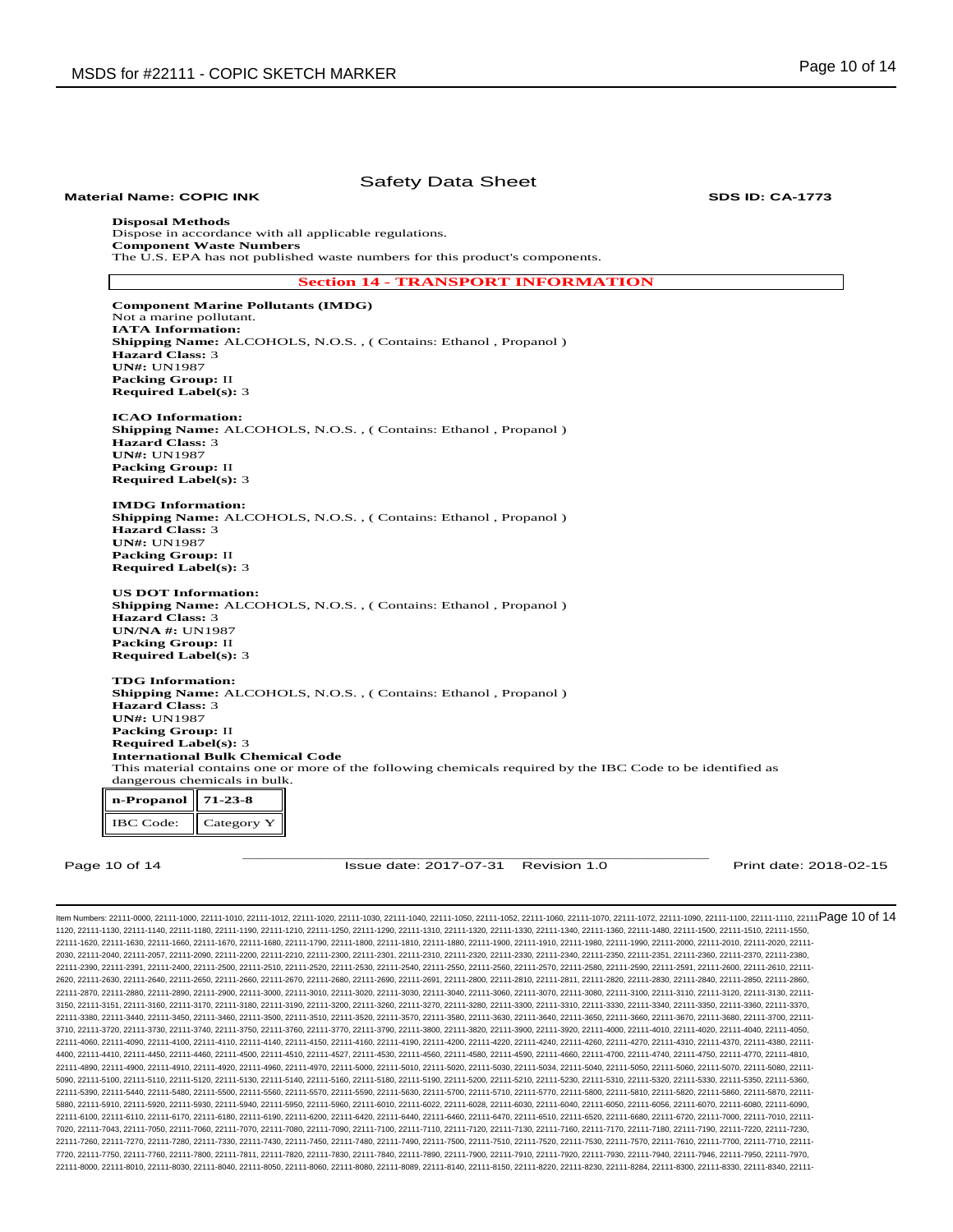#### **Material Name: COPIC INK SDS ID: CA-1773**

## **Section 15 - REGULATORY INFORMATION**

## **U.S. Federal Regulations**

This material contains one or more of the following chemicals required to be identified under SARA Section 302 (40 CFR 355 Appendix A), SARA Section 313 (40 CFR 372.65), CERCLA (40 CFR 302.4), TSCA 12(b), and/or require an OSHA process safety plan.

| Isopropyl<br>alcohol | 67-63-0                                                                                                     |
|----------------------|-------------------------------------------------------------------------------------------------------------|
| <b>SARA 313:</b>     | 1 % de minimis concentration (only if manufactured by the strong acid process, no supplier<br>notification) |

**SARA Section 311/312 (40 CFR 370 Subparts B and C) \ reporting categories** 

Flammable; Carcinogenicity; Reproductive Toxicity; Skin Corrosion/Irritation; Respiratory/Skin Sensitization; Serious Eye Damage/Eye Irritation; Specific Target Organ Toxicity

**U.S. State Regulations** 

The following components appear on one or more of the following state hazardous substances lists:

| Component                  | CAS           | CA  |                             | $MA$ $MN$                    | $_{\rm NJ}$ | PA  |
|----------------------------|---------------|-----|-----------------------------|------------------------------|-------------|-----|
| <b>Ethyl alcohol</b>       | $64 - 17 - 5$ |     |                             | $Yes \mid Yes \mid Yes \mid$ | Yes         | Yes |
| n-Propanol                 | $71 - 23 - 8$ |     | Yes Yes Yes                 |                              | Yes         | Yes |
| <b>Isopropyl alcohol</b>   | 67-63-0       |     |                             | $Yes \mid Yes \mid Yes \mid$ | Yes         | Yes |
| 2,6-Di-tert-butyl-p-cresol | $128-37-0$    | Yes | $\parallel$ Yes $\parallel$ | Yes                          | Yes         | Yes |

#### **The following statement(s) are provided under the California Safe Drinking Water and Toxic Enforcement Act of 1986 (Proposition 65):**

WARNING! This product contains a chemical known to the state of California to cause cancer

WARNING! This product contains a chemical known to the state of California to cause reproductive/developmental effects

| <b>Ethyl</b> alcohol | $64-17-5$                                                                             |  |
|----------------------|---------------------------------------------------------------------------------------|--|
| Carc:                | carcinogen, $4/29/2011$ (in alcoholic beverages)                                      |  |
|                      | Repro/Dev. Tox $\parallel$ developmental toxicity, 10/1/1987 (in alcoholic beverages) |  |

## **Canada Regulations**

**Canadian WHMIS Ingredient Disclosure List (IDL)** 

Components of this material have been checked against the Canadian WHMIS Ingredients Disclosure List. The List is composed of chemicals which must be identified on MSDSs if they are included in products which meet WHMIS criteria specified in the Controlled Products Regulations and are present above the threshold limits listed on the IDL

| <b>Ethyl alcohol</b> | $64 - 17 - 5$ |  |
|----------------------|---------------|--|
|                      | 0.1%          |  |
|                      |               |  |
| n-Propanol           | $71 - 23 - 8$ |  |

\_\_\_\_\_\_\_\_\_\_\_\_\_\_\_\_\_\_\_\_\_\_\_\_\_\_\_\_\_\_\_\_\_\_\_\_\_\_\_\_\_\_\_\_\_\_\_\_\_\_\_\_\_\_\_\_\_\_\_\_ Page 11 of 14 **ISSUE date: 2017-07-31** Revision 1.0 **Print date: 2018-02-15** Print date: 2018-02-15

ltem Numbers: 22111-0000, 22111-1000, 22111-1010, 22111-1012, 22111-1020, 22111-1030, 22111-1040, 22111-1050, 22111-1050, 22111-1000, 22111-1000, 22111-1090, 22111-1000, 22111-1100, 22111-1100, 22111-100, 22111-100, 22111-1120, 22111-1130, 22111-1140, 22111-1180, 22111-1190, 22111-1210, 22111-1250, 22111-1290, 22111-1310, 22111-1320, 22111-1330, 22111-1340, 22111-1360, 22111-1480, 22111-1500, 22111-1510, 22111-1550, 22111-1620, 22111-1630, 22111-1660, 22111-1670, 22111-1680, 22111-1790, 22111-1800, 22111-1810, 22111-1880, 22111-1900, 22111-1910, 22111-1980, 22111-1990, 22111-2000, 22111-2010, 22111-2020, 22111- 2030, 22111-2040, 22111-2057, 22111-2090, 22111-2200, 22111-2210, 22111-2300, 22111-2301, 22111-2310, 22111-2320, 22111-2330, 22111-2340, 22111-2350, 22111-2351, 22111-2360, 22111-2370, 22111-2380, 22111-2390, 22111-2391, 22111-2400, 22111-2500, 22111-2510, 22111-2520, 22111-2530, 22111-2540, 22111-2550, 22111-2560, 22111-2570, 22111-2580, 22111-2590, 22111-2591, 22111-2600, 22111-2610, 22111- 2620, 22111-2630, 22111-2640, 22111-2650, 22111-2660, 22111-2670, 22111-2680, 22111-2690, 22111-2691, 22111-2800, 22111-2810, 22111-2811, 22111-2820, 22111-2830, 22111-2840, 22111-2850, 22111-2860, 22111-2870, 22111-2880, 22111-2890, 22111-2900, 22111-3000, 22111-3010, 22111-3020, 22111-3030, 22111-3040, 22111-3060, 22111-3070, 22111-3080, 22111-3100, 22111-3110, 22111-3120, 22111-3130, 22111- 3150, 22111-3151, 22111-3160, 22111-3170, 22111-3180, 22111-3190, 22111-3200, 22111-3260, 22111-3270, 22111-3280, 22111-3300, 22111-3310, 22111-3330, 22111-3340, 22111-3350, 22111-3360, 22111-3370, 22111-3380, 22111-3440, 22111-3450, 22111-3460, 22111-3500, 22111-3510, 22111-3520, 22111-3570, 22111-3580, 22111-3630, 22111-3640, 22111-3650, 22111-3660, 22111-3670, 22111-3680, 22111-3700, 22111- 3710, 22111-3720, 22111-3730, 22111-3740, 22111-3750, 22111-3760, 22111-3770, 22111-3790, 22111-3800, 22111-3820, 22111-3900, 22111-3920, 22111-4000, 22111-4010, 22111-4020, 22111-4040, 22111-4050, 22111-4060, 22111-4090, 22111-4100, 22111-4110, 22111-4140, 22111-4150, 22111-4160, 22111-4190, 22111-4200, 22111-4220, 22111-4240, 22111-4260, 22111-4270, 22111-4310, 22111-4370, 22111-4380, 22111- 4400, 22111-4410, 22111-4450, 22111-4460, 22111-4500, 22111-4510, 22111-4527, 22111-4530, 22111-4560, 22111-4580, 22111-4590, 22111-4660, 22111-4700, 22111-4740, 22111-4750, 22111-4770, 22111-4810, 22111-4890, 22111-4900, 22111-4910, 22111-4920, 22111-4960, 22111-4970, 22111-5000, 22111-5010, 22111-5020, 22111-5030, 22111-5034, 22111-5040, 22111-5050, 22111-5060, 22111-5070, 22111-5080, 22111- 5090, 22111-5100, 22111-5110, 22111-5120, 22111-5130, 22111-5140, 22111-5160, 22111-5180, 22111-5190, 22111-5200, 22111-5210, 22111-5230, 22111-5300, 22111-5320, 22111-5330, 22111-5350, 22111-5360, 22111-5350, 22111-5360, 2 22111-5390, 22111-5440, 22111-5480, 22111-5500, 22111-5560, 22111-5570, 22111-5590, 22111-5630, 22111-5700, 22111-5710, 22111-5770, 22111-5800, 22111-5810, 22111-5820, 22111-5860, 22111-5870, 22111- 5880, 22111-5910, 22111-5920, 22111-5930, 22111-5940, 22111-5950, 22111-5960, 22111-6010, 22111-6022, 22111-6028, 22111-6030, 22111-6040, 22111-6050, 22111-6056, 22111-6070, 22111-6080, 22111-6090, 22111-6100, 22111-6110, 22111-6170, 22111-6180, 22111-6190, 22111-6200, 22111-6420, 22111-6400, 22111-6460, 22111-6470, 22111-6450, 22111-6520, 22111-6520, 22111-6720, 22111-6720, 22111-7010, 22111-7000, 22111-6720, 22111-6 7020, 22111-7043, 22111-7050, 22111-7060, 22111-7070, 22111-7080, 22111-7090, 22111-7100, 22111-7110, 22111-7120, 22111-7130, 22111-7160, 22111-7170, 22111-7180, 22111-7190, 22111-7220, 22111-7230, 22111-7260, 22111-7270, 22111-7280, 22111-7330, 22111-7430, 22111-7450, 22111-7480, 22111-7490, 22111-7500, 22111-7510, 22111-7520, 22111-7530, 22111-7570, 22111-7610, 22111-7700, 22111-7710, 22111- 7720, 22111-7750, 22111-7760, 22111-7800, 22111-7811, 22111-7820, 22111-7830, 22111-7840, 22111-7890, 22111-7900, 22111-7910, 22111-7920, 22111-7930, 22111-7940, 22111-7946, 22111-7950, 22111-7970, 22111-8000, 22111-8010, 22111-8030, 22111-8040, 22111-8050, 22111-8060, 22111-8080, 22111-8089, 22111-8140, 22111-8150, 22111-8220, 22111-8230, 22111-8284, 22111-8300, 22111-8330, 22111-8340, 22111-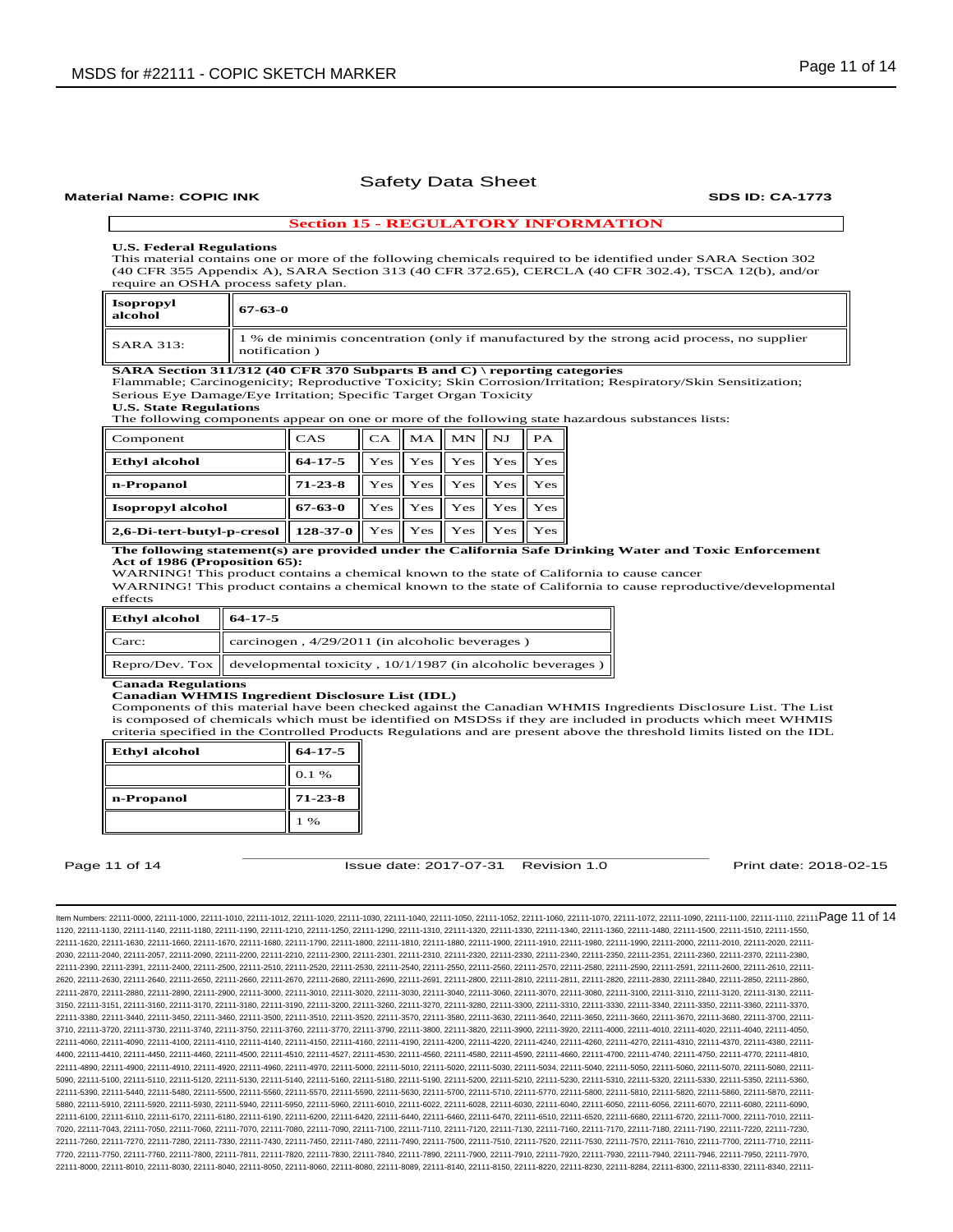## **Material Name: COPIC INK SDS ID: CA-1773**

| Isopropyl alcohol          | 67-63-0         |
|----------------------------|-----------------|
|                            | $1\%$           |
| 2,6-Di-tert-butyl-p-cresol | $128 - 37 - 0$  |
|                            | $1 \frac{6}{6}$ |

**Component Analysis - Inventory Ethyl alcohol (64-17-5)**

|                                        |  |  |        | US $\ \text{CA}\ $ EU $\ $ AU $\ $ PH $\ $ $\text{ENCS}\ $ is<br>HL $\ \text{SME}\ $ - Annex 1 $\ \text{-}\text{Ampx 2}\ $ $\text{ENCA}$ |     | - $\ $ KR KECI $\ $ KR KECI $\ $ REACH $\ $ |  | $\ $ CN $\ $ NZ $\ $ MX $\ $ TW $\ $                    |  |
|----------------------------------------|--|--|--------|------------------------------------------------------------------------------------------------------------------------------------------|-----|---------------------------------------------|--|---------------------------------------------------------|--|
| Yes    DSL    EIN    Yes    Yes    Yes |  |  | ll Yes | $\overline{\mathbf{Y}}$ es                                                                                                               | No. | No                                          |  | $\vert$ Yes $\vert$ Yes $\vert$ Yes $\vert$ Yes $\vert$ |  |

# **n-Propanol (71-23-8)**

|                                        |  |  |         |     |    | $US \parallel \overline{\text{CA}} \parallel \text{EU} \parallel \text{AU} \parallel \text{PH} \parallel \text{IP-} \parallel \text{ISHL} \parallel \text{KR KECI} \parallel \text{KR KECI} \parallel \text{KR KECI} \parallel \text{KEACH} \parallel \text{KEACH} \parallel \text{V} \parallel \text{V} \parallel \text{V} \parallel \text{V} \parallel \text{V} \parallel \text{V} \parallel \text{V} \parallel \text{V} \parallel \text{V} \parallel \text{V} \parallel \text{V} \parallel \text{V} \parallel \text{V} \parallel \text{V} \parallel \text{V} \parallel \text{V} \parallel \text{V} \parallel$ |  | $\vert$ CN $\vert$ NZ $\vert$ MX $\vert$ TW $\vert$                         |  |
|----------------------------------------|--|--|---------|-----|----|------------------------------------------------------------------------------------------------------------------------------------------------------------------------------------------------------------------------------------------------------------------------------------------------------------------------------------------------------------------------------------------------------------------------------------------------------------------------------------------------------------------------------------------------------------------------------------------------------------------|--|-----------------------------------------------------------------------------|--|
| Yes    DSL    EIN    Yes    Yes    Yes |  |  | ll Yes- | Yes | No | No.                                                                                                                                                                                                                                                                                                                                                                                                                                                                                                                                                                                                              |  | $\parallel$ Yes $\parallel$ Yes $\parallel$ Yes $\parallel$ Yes $\parallel$ |  |

## **Pentaerythritol ester of maleic anhydride adduct of rosin (68333-69-7)**

|                                       |  |  |                  |        |    | <b>KR</b> -<br>$\  \text{JP} - \ $ KR KECI $\ $ KR KECI $\ $ REACH<br>US $\ $ CA $\ $ EU $\ $ AU $\ $ PH $\ $ JP- $\ $ JP- $\ $ KR KECI $\ $ Annex 2 $\ $ REACH |  | $\ $ CN $\ $ NZ $\ $ MX $\ $ TW $\ $ |  |
|---------------------------------------|--|--|------------------|--------|----|-----------------------------------------------------------------------------------------------------------------------------------------------------------------|--|--------------------------------------|--|
| Yes    DSL    No    Yes    Yes    Yes |  |  | $\mathbf{I}$ Yes | ll Yes | No | l No                                                                                                                                                            |  | Yes    Yes    No    Yes              |  |

**Isopropyl alcohol (67-63-0)**

|                                        |  |  |                  | $\mathbb{R}$ KR KECI KR KECI REACH<br>US $\ \text{CA}\ $ EU $\ $ AU $\ $ PH $\ $ $^{15}$ CNCS $\ $ ISHL $\ $ - Annex 1 $\ $ - Annex 2 $\ $ CCA |     |     |  | $\ $ CN $\ $ NZ $\ $ MX $\ $ TW $\ $                                        |  |
|----------------------------------------|--|--|------------------|------------------------------------------------------------------------------------------------------------------------------------------------|-----|-----|--|-----------------------------------------------------------------------------|--|
| Yes    DSL    EIN    Yes    Yes    Yes |  |  | $\mathbf{I}$ Yes | ll Yes                                                                                                                                         | No. | No. |  | $\parallel$ Yes $\parallel$ Yes $\parallel$ Yes $\parallel$ Yes $\parallel$ |  |

**2,6-Di-tert-butyl-p-cresol (128-37-0)**

|                                        |  |  |     |     |                | $\parallel$ FR KECI    KR KECI    KR KECI    $\parallel$ KEACH   <br>$_{4}$ US $\ $ CA $\ $ EU $\ $ AU $\ $ PH $\ $ JP- $_{\text{ENCS}}$ $\ $ JP- $_{\text{ISHL}}$ $\ $ KR KECI $\ $ - Annex 2 $\ $ REACH |  | $\ $ CN $\ $ NZ $\ $ MX $\ $ TW $\ $                        |  |
|----------------------------------------|--|--|-----|-----|----------------|-----------------------------------------------------------------------------------------------------------------------------------------------------------------------------------------------------------|--|-------------------------------------------------------------|--|
| Yes    DSL    EIN    Yes    Yes    Yes |  |  | Yes | Yes | N <sub>O</sub> | No.                                                                                                                                                                                                       |  | $\parallel$ Yes $\parallel$ Yes $\parallel$ Yes $\parallel$ |  |

## **Ethoxylated coconut oil alkyl amine (61791-14-8)**

\_\_\_\_\_\_\_\_\_\_\_\_\_\_\_\_\_\_\_\_\_\_\_\_\_\_\_\_\_\_\_\_\_\_\_\_\_\_\_\_\_\_\_\_\_\_\_\_\_\_\_\_\_\_\_\_\_\_\_\_ Page 12 of 14 **ISSue date: 2017-07-31** Revision 1.0 **Print date: 2018-02-15** Print date: 2018-02-15

ltem Numbers: 22111-0000, 22111-1000, 22111-1010, 22111-1012, 22111-1020, 22111-1030, 22111-1040, 22111-1050, 22111-1050, 22111-1000, 22111-1000, 22111-1090, 22111-1000, 22111-1100, 22111-1100, 22111-100, 22111-100, 22111-1120, 22111-1130, 22111-1140, 22111-1180, 22111-1190, 22111-1210, 22111-1250, 22111-1290, 22111-1310, 22111-1320, 22111-1330, 22111-1340, 22111-1360, 22111-1480, 22111-1500, 22111-1510, 22111-1550, 22111-1620, 22111-1630, 22111-1660, 22111-1670, 22111-1680, 22111-1790, 22111-1800, 22111-1810, 22111-1880, 22111-1900, 22111-1910, 22111-1980, 22111-1990, 22111-2000, 22111-2010, 22111-2020, 22111- 2030, 22111-2040, 22111-2057, 22111-2090, 22111-2200, 22111-2210, 22111-2300, 22111-2301, 22111-2310, 22111-2320, 22111-2330, 22111-2340, 22111-2350, 22111-2351, 22111-2360, 22111-2370, 22111-2380, 22111-2390, 22111-2391, 22111-2400, 22111-2500, 22111-2510, 22111-2520, 22111-2530, 22111-2540, 22111-2550, 22111-2560, 22111-2570, 22111-2580, 22111-2590, 22111-2591, 22111-2600, 22111-2610, 22111- 2620, 22111-2630, 22111-2640, 22111-2650, 22111-2660, 22111-2670, 22111-2680, 22111-2690, 22111-2691, 22111-2800, 22111-2810, 22111-2811, 22111-2820, 22111-2830, 22111-2840, 22111-2850, 22111-2860, 22111-2870, 22111-2880, 22111-2890, 22111-2900, 22111-3000, 22111-3010, 22111-3020, 22111-3030, 22111-3040, 22111-3060, 22111-3070, 22111-3080, 22111-3100, 22111-3110, 22111-3120, 22111-3130, 22111- 3150, 22111-3151, 22111-3160, 22111-3170, 22111-3180, 22111-3190, 22111-3200, 22111-3260, 22111-3270, 22111-3280, 22111-3300, 22111-3310, 22111-3330, 22111-3340, 22111-3350, 22111-3360, 22111-3370, 22111-3380, 22111-3440, 22111-3450, 22111-3460, 22111-3500, 22111-3510, 22111-3520, 22111-3570, 22111-3580, 22111-3630, 22111-3640, 22111-3650, 22111-3660, 22111-3670, 22111-3680, 22111-3700, 22111- 3710, 22111-3720, 22111-3730, 22111-3740, 22111-3750, 22111-3760, 22111-3770, 22111-3790, 22111-3800, 22111-3820, 22111-3900, 22111-3920, 22111-4000, 22111-4010, 22111-4020, 22111-4040, 22111-4050, 22111-4060, 22111-4090, 22111-4100, 22111-4110, 22111-4140, 22111-4150, 22111-4160, 22111-4190, 22111-4200, 22111-4220, 22111-4240, 22111-4260, 22111-4270, 22111-4310, 22111-4370, 22111-4380, 22111- 4400, 22111-4410, 22111-4450, 22111-4460, 22111-4500, 22111-4510, 22111-4527, 22111-4530, 22111-4560, 22111-4580, 22111-4590, 22111-4660, 22111-4700, 22111-4740, 22111-4750, 22111-4770, 22111-4810, 22111-4890, 22111-4900, 22111-4910, 22111-4920, 22111-4960, 22111-4970, 22111-5000, 22111-5010, 22111-5020, 22111-5030, 22111-5034, 22111-5040, 22111-5050, 22111-5060, 22111-5070, 22111-5080, 22111- 5090, 22111-5100, 22111-5110, 22111-5120, 22111-5130, 22111-5140, 22111-5160, 22111-5180, 22111-5190, 22111-5200, 22111-5210, 22111-5230, 22111-5310, 22111-5320, 22111-5330, 22111-5350, 22111-5360, 22111-5390, 22111-5440, 22111-5480, 22111-5500, 22111-5560, 22111-5570, 22111-5590, 22111-5630, 22111-5700, 22111-5710, 22111-5770, 22111-5800, 22111-5810, 22111-5820, 22111-5860, 22111-5870, 22111- 5880, 22111-5910, 22111-5920, 22111-5930, 22111-5940, 22111-5950, 22111-5060, 22111-6021, 22111-6022, 22111-6028, 22111-6030, 22111-6040, 22111-6050, 22111-6056, 22111-6056, 22111-6070, 22111-6080, 22111-6090, 22111-6100, 22111-6110, 22111-6170, 22111-6180, 22111-6190, 22111-6200, 22111-6420, 22111-6400, 22111-6460, 22111-6470, 22111-6450, 22111-6520, 22111-6520, 22111-6720, 22111-6720, 22111-7010, 22111-7000, 22111-6720, 22111-6 7020, 22111-7043, 22111-7050, 22111-7060, 22111-7070, 22111-7080, 22111-7090, 22111-7100, 22111-7110, 22111-7120, 22111-7130, 22111-7160, 22111-7170, 22111-7180, 22111-7190, 22111-7220, 22111-7230, 22111-7260, 22111-7270, 22111-7280, 22111-7330, 22111-7430, 22111-7450, 22111-7480, 22111-7490, 22111-7500, 22111-7510, 22111-7520, 22111-7530, 22111-7570, 22111-7610, 22111-7700, 22111-7710, 22111- 7720, 22111-7750, 22111-7760, 22111-7800, 22111-7811, 22111-7820, 22111-7830, 22111-7840, 22111-7890, 22111-7900, 22111-7910, 22111-7920, 22111-7930, 22111-7940, 22111-7946, 22111-7950, 22111-7970, 22111-8000, 22111-8010, 22111-8030, 22111-8040, 22111-8050, 22111-8060, 22111-8080, 22111-8089, 22111-8140, 22111-8150, 22111-8220, 22111-8230, 22111-8284, 22111-8300, 22111-8330, 22111-8340, 22111-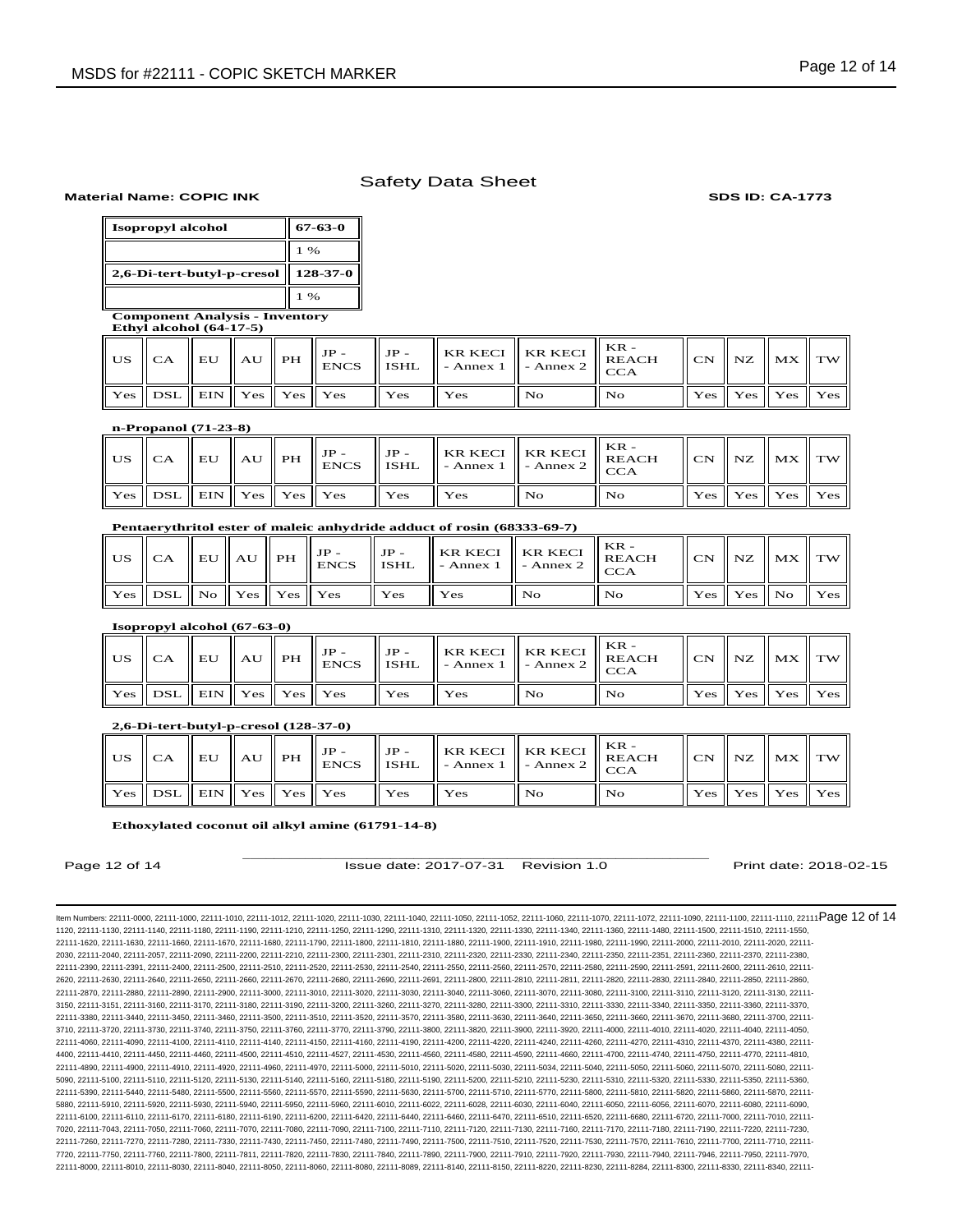## **Material Name: COPIC INK SDS ID: CA-1773**

|                                      |  |  |       |                 |      | $\begin{array}{c} \begin{array}{c} \begin{array}{c} \end{array} \\ \begin{array}{c} \end{array} \\ \end{array} \end{array}$ |  | $\ $ CN $\ $ NZ $\ $ MX $\ $ TW $\ $                        |  |
|--------------------------------------|--|--|-------|-----------------|------|-----------------------------------------------------------------------------------------------------------------------------|--|-------------------------------------------------------------|--|
| Yes    DSL    No    Yes    Yes    No |  |  | ll No | $\parallel$ Yes | l No | $\mathbf{N}\mathbf{o}$                                                                                                      |  | $\parallel$ Yes $\parallel$ Yes $\parallel$ Yes $\parallel$ |  |

## **Dye (Mixture)**

|                                                                                                                      |  | US $\ $ CA $\ $ EU $\ $ AU $\ $ PH $\ $ IP - | $\parallel$ JP -<br>$\parallel$ ISHL | $\parallel$ KR KECI - $\parallel$ KR KECI - $\parallel$ KEACH<br>Annex 1 | Annex 2 | KR -<br><b>CCA</b> |                | CN    NZ    MX    TW |              |
|----------------------------------------------------------------------------------------------------------------------|--|----------------------------------------------|--------------------------------------|--------------------------------------------------------------------------|---------|--------------------|----------------|----------------------|--------------|
| $\overline{N}$ o    $\overline{N}$ o    $\overline{N}$ o    $\overline{N}$ o    $\overline{N}$ o    $\overline{N}$ o |  |                                              | $N_{\Omega}$                         | l No                                                                     | Nο      | l No               | No    No    No |                      | $\mathbf{N}$ |

## **Section 16 - OTHER INFORMATION**

## **NFPA Ratings**

Health: 3 Fire: 4 Reactivity: 0

Hazard Scale:  $0 =$  Minimal  $1 =$  Slight  $2 =$  Moderate  $3 =$  Serious  $4 =$  Severe

**Summary of Changes** New SDS: 26 July 2017

**Key / Legend** ACGIH - American Conference of Governmental Industrial Hygienists; ADR - European Road Transport; AU - Australia; BOD - Biochemical Oxygen Demand; C - Celsius; CA - Canada; CA/MA/MN/NJ/PA - California/Massachusetts/Minnesota/New Jersey/Pennsylvania\*; CAS - Chemical Abstracts Service; CERCLA - Comprehensive Environmental Response, Compensation, and Liability Act; CFR - Code of Federal Regulations (US); CLP - Classification, Labelling, and Packaging; CN - China; CPR - Controlled Products Regulations; DFG - Deutsche Forschungsgemeinschaft; DOT - Department of Transportation; DSD - Dangerous Substance Directive; DSL - Domestic Substances List; EC – European Commission; EEC - European Economic Community; EIN - European Inventory of (Existing Commercial Chemical Substances); EINECS - European Inventory of Existing Commercial Chemical Substances; ENCS - Japan Existing and New Chemical Substance Inventory; EPA - Environmental Protection Agency; EU - European Union; F - Fahrenheit; IARC - International Agency for Research on Cancer; IATA - International Air Transport Association; ICAO - International Civil Aviation Organization; IDL - Ingredient Disclosure List; IDLH - Immediately Dangerous to Life and Health; IMDG - International Maritime Dangerous Goods; ISHL - Japan Industrial Safety and Health Law; IUCLID - International Uniform Chemical Information Database; JP - Japan; Kow - Octanol/water partition coefficient; KR KECI Annex 1 - Korea Existing Chemicals Inventory (KECI) / Korea Existing Chemicals List (KECL); KR KECI Annex 2 - Korea Existing Chemicals Inventory (KECI) / Korea Existing Chemicals List (KECL) , KR - Korea; LD50/LC50 - Lethal Dose/ Lethal Concentration; LEL - Lower Explosive Limit; LLV - Level Limit Value; LOLI - List Of LIsts™ - ChemADVISOR's Regulatory Database; MAK - Maximum Concentration Value in the Workplace; MEL - Maximum Exposure Limits; MX – Mexico; NDSL – Non-Domestic Substance List (Canada); NFPA - National Fire Protection Agency; NIOSH - National Institute for Occupational Safety and Health; NJTSR - New Jersey Trade Secret Registry; NTP - National Toxicology Program; NZ - New Zealand; OSHA - Occupational Safety and Health Administration; PEL- Permissible Exposure Limit; PH - Philippines; RCRA - Resource Conservation and Recovery

Act; REACH- Registration, Evaluation, Authorisation, and restriction of Chemicals; RID - European Rail Transport; SARA - Superfund Amendments and Reauthorization Act; STEL - Short-term Exposure Limit; TCCA – Korea Toxic Chemicals Control Act; TDG - Transportation of Dangerous Goods; TLV - Threshold Limit Value; TSCA - Toxic Substances Control Act; TW – Taiwan; TWA - Time Weighted Average; UEL - Upper Explosive Limit;

\_\_\_\_\_\_\_\_\_\_\_\_\_\_\_\_\_\_\_\_\_\_\_\_\_\_\_\_\_\_\_\_\_\_\_\_\_\_\_\_\_\_\_\_\_\_\_\_\_\_\_\_\_\_\_\_\_\_\_\_ Page 13 of 14 **ISSue date: 2017-07-31** Revision 1.0 **Print date: 2018-02-15** Print date: 2018-02-15

ltem Numbers: 22111-0000, 22111-1000, 22111-1010, 22111-1012, 22111-1020, 22111-1030, 22111-1040, 22111-1050, 22111-1050, 22111-1000, 22111-1000, 22111-1090, 22111-1000, 22111-1100, 22111-1100, 22111-100, 22111-100, 22111-1120, 22111-1130, 22111-1140, 22111-1180, 22111-1190, 22111-1210, 22111-1250, 22111-1290, 22111-1310, 22111-1320, 22111-1330, 22111-1340, 22111-1360, 22111-1480, 22111-1500, 22111-1510, 22111-1550, 22111-1620, 22111-1630, 22111-1660, 22111-1670, 22111-1680, 22111-1790, 22111-1800, 22111-1810, 22111-1880, 22111-1900, 22111-1910, 22111-1980, 22111-1990, 22111-2000, 22111-2010, 22111-2020, 22111- 2030, 22111-2040, 22111-2057, 22111-2090, 22111-2200, 22111-2210, 22111-2300, 22111-2301, 22111-2310, 22111-2320, 22111-2330, 22111-2340, 22111-2350, 22111-2351, 22111-2360, 22111-2370, 22111-2380, 22111-2390, 22111-2391, 22111-2400, 22111-2500, 22111-2510, 22111-2520, 22111-2530, 22111-2540, 22111-2550, 22111-2560, 22111-2570, 22111-2580, 22111-2590, 22111-2591, 22111-2600, 22111-2610, 22111- 2620, 22111-2630, 22111-2640, 22111-2650, 22111-2660, 22111-2670, 22111-2680, 22111-2690, 22111-2691, 22111-2800, 22111-2810, 22111-2811, 22111-2820, 22111-2830, 22111-2840, 22111-2850, 22111-2860, 22111-2870, 22111-2880, 22111-2890, 22111-2900, 22111-3000, 22111-3010, 22111-3020, 22111-3030, 22111-3040, 22111-3060, 22111-3070, 22111-3080, 22111-3100, 22111-3110, 22111-3120, 22111-3130, 22111- 3150, 22111-3151, 22111-3160, 22111-3170, 22111-3180, 22111-3190, 22111-3200, 22111-3260, 22111-3270, 22111-3280, 22111-3300, 22111-3310, 22111-3330, 22111-3340, 22111-3350, 22111-3360, 22111-3370, 22111-3380, 22111-3440, 22111-3450, 22111-3460, 22111-3500, 22111-3510, 22111-3520, 22111-3570, 22111-3580, 22111-3630, 22111-3640, 22111-3650, 22111-3660, 22111-3670, 22111-3680, 22111-3700, 22111- 3710, 22111-3720, 22111-3730, 22111-3740, 22111-3750, 22111-3760, 22111-3770, 22111-3790, 22111-3800, 22111-3820, 22111-3900, 22111-3920, 22111-4000, 22111-4010, 22111-4020, 22111-4040, 22111-4050, 22111-4060, 22111-4090, 22111-4100, 22111-4110, 22111-4140, 22111-4150, 22111-4160, 22111-4190, 22111-4200, 22111-4220, 22111-4240, 22111-4260, 22111-4270, 22111-4310, 22111-4370, 22111-4380, 22111- 4400, 22111-4410, 22111-4450, 22111-4460, 22111-4500, 22111-4510, 22111-4527, 22111-4530, 22111-4560, 22111-4580, 22111-4590, 22111-4660, 22111-4700, 22111-4740, 22111-4750, 22111-4770, 22111-4810, 22111-4890, 22111-4900, 22111-4910, 22111-4920, 22111-4960, 22111-4970, 22111-5000, 22111-5010, 22111-5020, 22111-5030, 22111-5034, 22111-5040, 22111-5050, 22111-5060, 22111-5070, 22111-5080, 22111- 5090, 22111-5100, 22111-5110, 22111-5120, 22111-5130, 22111-5140, 22111-5160, 22111-5180, 22111-5180, 22111-5200, 22111-5210, 22111-5230, 22111-5330, 22111-5330, 22111-5330, 22111-5330, 22111-5330, 22111-5380, 22111-5380, 2 22111-5390, 22111-5440, 22111-5480, 22111-5500, 22111-5560, 22111-5570, 22111-5590, 22111-5630, 22111-5700, 22111-5710, 22111-5770, 22111-5800, 22111-5810, 22111-5820, 22111-5860, 22111-5870, 22111- 5880, 22111-5910, 22111-5920, 22111-5930, 22111-5940, 22111-5950, 22111-5960, 22111-6010, 22111-6022, 22111-6028, 22111-6030, 22111-6040, 22111-6050, 22111-6056, 22111-6070, 22111-6080, 22111-6090, 22111-6100, 22111-6110, 22111-6170, 22111-6180, 22111-6190, 22111-6200, 22111-6420, 22111-6440, 22111-6460, 22111-6470, 22111-6510, 22111-6520, 22111-6680, 22111-6720, 22111-7000, 22111-7010, 22111- 7020, 22111-7043, 22111-7050, 22111-7060, 22111-7070, 22111-7080, 22111-7090, 22111-7100, 22111-7110, 22111-7120, 22111-7130, 22111-7160, 22111-7170, 22111-7180, 22111-7190, 22111-7220, 22111-7230, 22111-7260, 22111-7270, 22111-7280, 22111-7330, 22111-7430, 22111-7450, 22111-7480, 22111-7490, 22111-7500, 22111-7510, 22111-7520, 22111-7530, 22111-7570, 22111-7610, 22111-7700, 22111-7710, 22111- 7720, 22111-7750, 22111-7760, 22111-7800, 22111-7811, 22111-7820, 22111-7830, 22111-7840, 22111-7890, 22111-7900, 22111-7910, 22111-7920, 22111-7930, 22111-7940, 22111-7946, 22111-7950, 22111-7970, 22111-8000, 22111-8010, 22111-8030, 22111-8040, 22111-8050, 22111-8060, 22111-8080, 22111-8089, 22111-8140, 22111-8150, 22111-8220, 22111-8230, 22111-8284, 22111-8300, 22111-8330, 22111-8340, 22111-